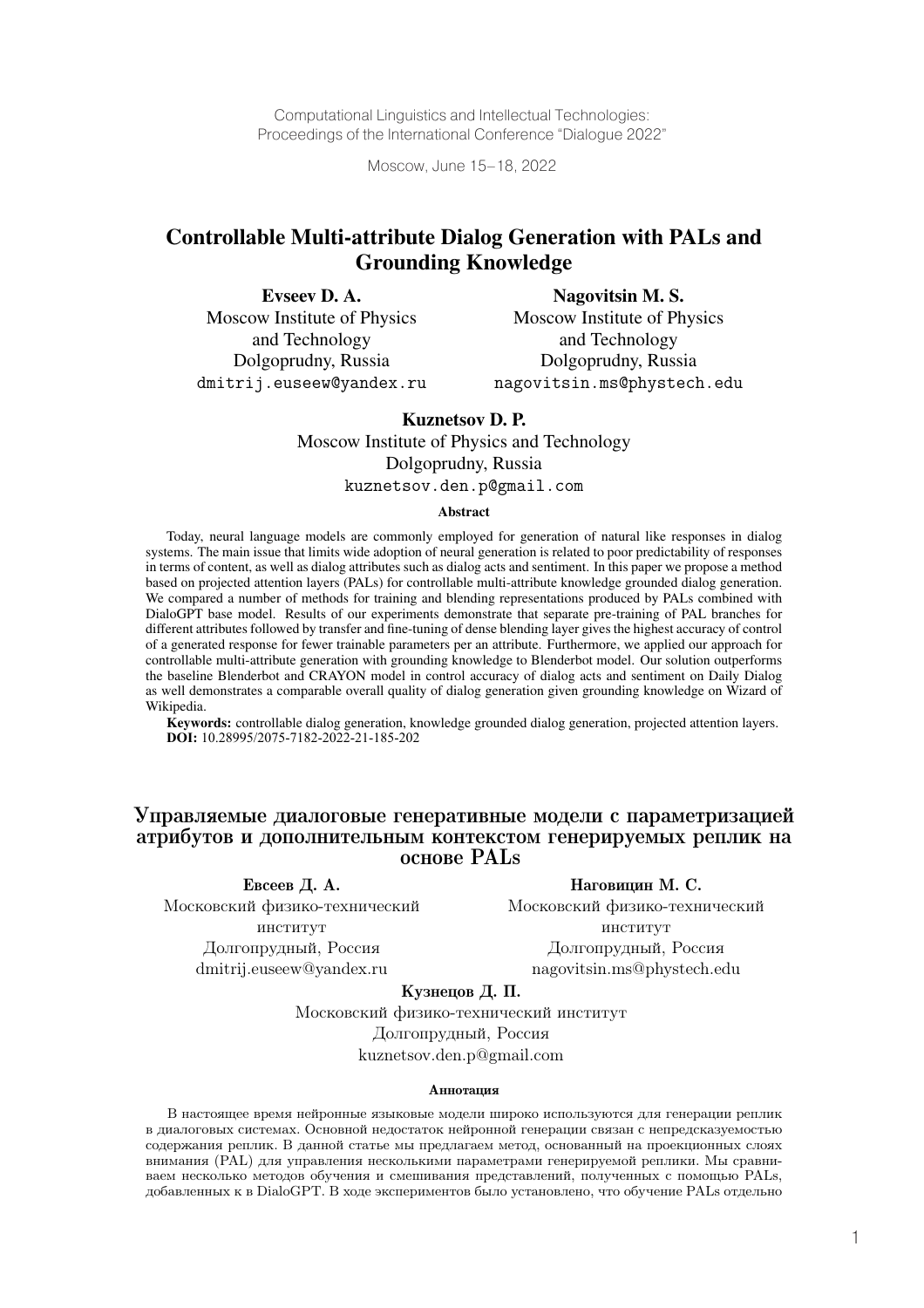для каждой из веток управляемых параметров и последующее дообучение полносвязного смешивающего слоя приводит к наибольшей точности управляемой генерации, при этом используя меньшее число обучаемых параметров. Также мы применили наш подход для генерации с контролем атрибутов опираясь на внешние знания, с помощью модели Blenderbot. Наше решение превосходит базовую версию Blenderbot и модель CRAYON по точности предсказания диалогового акта и сентимента генерируемых реплик на датасете Daily Dialog, и при этом показывает сравнимое качество генерации реплик с использованием контекста на датасете Wizard of Wikipedia.

Ключевые слова: управляемая генерация реплик в диалоге, генерация реплик по контексту, проекционные слои внимания.

#### 1 Introduction

Majority of open-domain dialog systems use hand-crafted finite state machines for response generation (Larsson and Traum, 2000), (Bocklisch et al., 2017), (Finch and Choi, 2020). For every expected user utterance these systems define a state with pre-defined output response and transition to the next state of the dialog, but user input can mismatch a condition for transition in the current state. As well, the user input can mismatch all possible states defined by the finite state machine. Here, neural generative models are able to help with producing natural like responses. Unfortunately, generative models demonstrate very unreliable coherence with existing dialog context (Abhishek et al., 2021). One of the possible solution is to use controllable attributes such as dialog act or sentiment to guide generation of responses and return the dialog flow back to the domain of pre-defined script. If the script is defined as pairs of adjacent dialog acts, or in goal-oriented dialog, the attributes of the system response (intent, slot values) are extracted (Wu et al., 2019), for known attributes of the response a generative model conditioned on grounding knowledge about entities found in the dialog context or slot values, is able to generate all the bot utterances in the script without retrieval of hand-written responses. Also the right level of control can improve dialog quality in different aspects (See et al., 2019). Social bots like Gunrock (Yu et al., 2019) and XiaoIce (Zhou et al., 2019) are actively using dialog acts, sentiment and other attributes for dialog management.

Controllable generative models have been an active area of research over last years. Models (Zhao et al., 2017), (Zhang et al., 2018) control one attribute of the generated response (dialog act, response relatedness or specificity). The need to control different attributes simultaneously is present in (See et al., 2019). General approaches to control multiple attributes simultaneously were presented for different model architectures in (Hu et al., 2021b), (Xu et al., 2019), (Yu et al., 2021), (Du and Ji, 2021), (Yang et al., 2021). In this paper we propose and study a technique for multi-attribute generation control which is suitable for the both pre-training as well as fine-tuning. We use PALs (Stickland and Murray, 2019) with transformer architectures, consequently parameters of the main pre-trained model provide constant background knowledge and PAL layers are trained to control generation in respect with specific attribute.

Informativeness and meaningfulness is another important aspect of generated responses. Blenderbot (Roller et al., 2020), CoLV (Zhan et al., 2021) and CGRG (Wu et al., 2021) use grounding knowledge (retrieved paragraphs) to control the content of output utterances. But these models are not able to be controlled to produce the response with required attributes, such as dialog act or sentiment.

Trained models for English language, training and inference code and data to test the quality of models are published in Open Source under the Apache 2.0 license<sup>1</sup>. The main contributions of this work are the following:

- we develop the method of controllable generation for several simultaneous attributes such as dialog acts and sentiment with no changes in weights of the original model;
- we study simultaneous control of knowledge grounding as well as dialog act and sentiment of a response, and find that our model outperforms existing approaches in terms of dialog act and sentiment control accuracy and is competitive in terms of perplexity of knowledge grounded generation.

#### 2 Related Work

There are many different approaches to control generation process with or without changing the architecture or retraining the initial language model. PPLM (Dathathri et al., 2019) updates latent represent-

<sup>1</sup> https://github.com/deepmipt/controllable-generation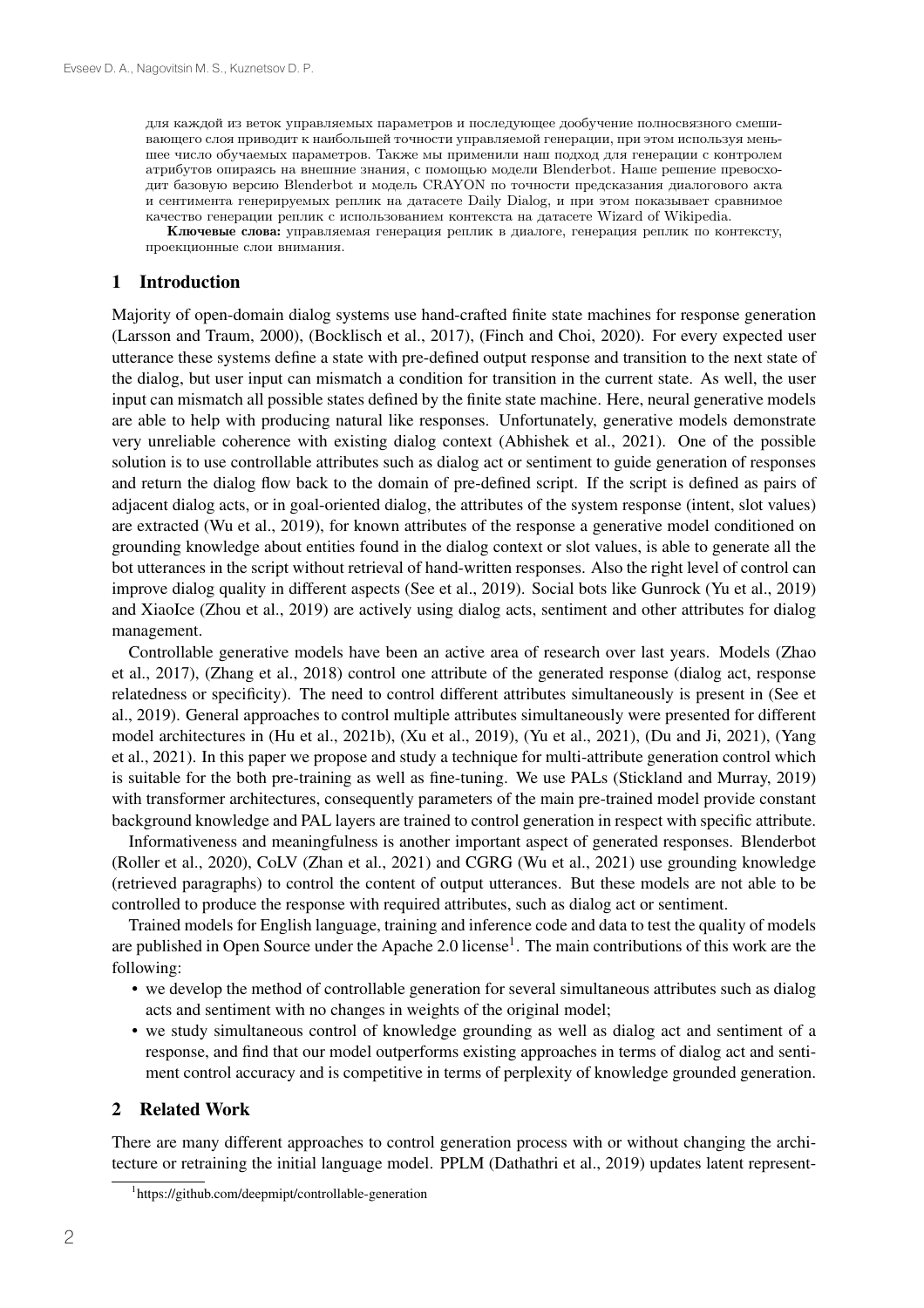ations of model during decoding with help of pre-trained discriminator, GeDI (Krause et al., 2020) uses class-conditional distributions to achieve control for both desired and undesired attributes (for example, generate less toxic answers). Both PPLM and GeDI work without changing the initial model.

Another way of control is to add special control tokens as an input for model. It can be done by fine-tuning (or full training) of model, as proposed in CTRL (Keskar et al., 2019), or by keeping the initial model as is and training a special alignment function which will generate proper key and value representations for control tokens on each level of pre-trained Transformer model, as proposed in Attribute Alignment (Yu et al., 2021). Those methods are capable of controlling multiple attributes by adding tokens for each one.

For larger models prefix tuning (Li and Liang, 2021) can be applied. Prompts also can be used for a few shot learning (Zheng and Huang, 2021).

Some methods work with a latent space, for example CRAYON (Hu et al., 2021b), which is based on LSTM, or PHED (Yang et al., 2021), which uses Transformer combined with CVAE to add a latent space to the Transformer architecture. Model GTMES2S, proposed in (Xu et al., 2019) uses additional modules to control current level of all attributes and guide further generation to reach desired values. Each of CRAYON, PHED and GTMES2S are working with multiple attributes. In XiaoIce dialog assistant (Zhou et al., 2019) GRU is used to generate responses, conditioned on query and response empathy vectors.

The other method is to add special modules to shift embeddings (and maybe hidden states) from initial model, same as with PPLM (Dathathri et al., 2019), but to learn a proper transformations in advance and not to tune them on inference. SideControl (Du and Ji, 2021) propose a way to perturb embeddings of any language model by training additional module, which will take class embedding or grounding knowledge into account. Another way is to treat control as a special task and add adapters (Houlsby et al., 2019) for different attributes we want to control. One of such models is Adapter-Bot (Madotto et al., 2020) which has an option of switch between different attributes without changes in initial model. Hyperformer (Mahabadi et al., 2021) utilizes a shared PAL parameters for all tasks and Transformer layers, these parameters are generated by a hypernetwork. The model (Xie and Pu, 2021) is an encoderdecoder Transformer, where emotions in response are controlled with emotion embeddings, fed into the model. But models with adapters are not able to control multiple attributes simultaneously without additional work. Task-specific parts to the model can also be efficiently added with help of low-rank decomposition, as proposed in LoRA (Hu et al., 2021a).

- The key points in which our model differs from the others are following:
- Ability to control of multiple attributes simultaneously (dialog act and sentiment in our study);
- Preserving the weights of initial model in original state;
- Ability to pre-train all adapters independently on different datasets;
- Scalability in terms of number of controllable attributes and number of their values;

Most of generative models, which do not use external knowledge, are capable of producing grammatically correct and natural responses given the dialog history, but have a limited ability to generate interesting responses based on facts. On the other hand, knowledge-grounded generative models have an option of controlling content of generated responses with sentences with facts or keywords. CGRG (Wu et al., 2021) model uses lexical control phrases to control the generated response. The approach of (Xu et al., 2021b) is based on PALs for different topics which are used for retrieval-free knowledge grounded generation. The model (Zhan et al., 2021) uses latent variables for relevant knowledge selection and response generation. The models (Xu et al., 2021a), (Kumar et al., 2021) and (Gupta et al., 2020) controls the generated response by adding as input of the transformer the sequence of keywords before the dialog history. Our approach is inspired with Blenderbot (Roller et al., 2020) which is an encoder-decoder transformer pretrained on Reddit and finetuned on Wizard of Wikipedia (Dinan et al., 2018), but our model controls not only the content of the response and moreover dialog act and sentiment.

### 3 Methods

In this paper, our goal is to find a method to control different response attributes without losing much token prediction quality (perplexity) and other abilities of the base pre-trained model (e.g., using ground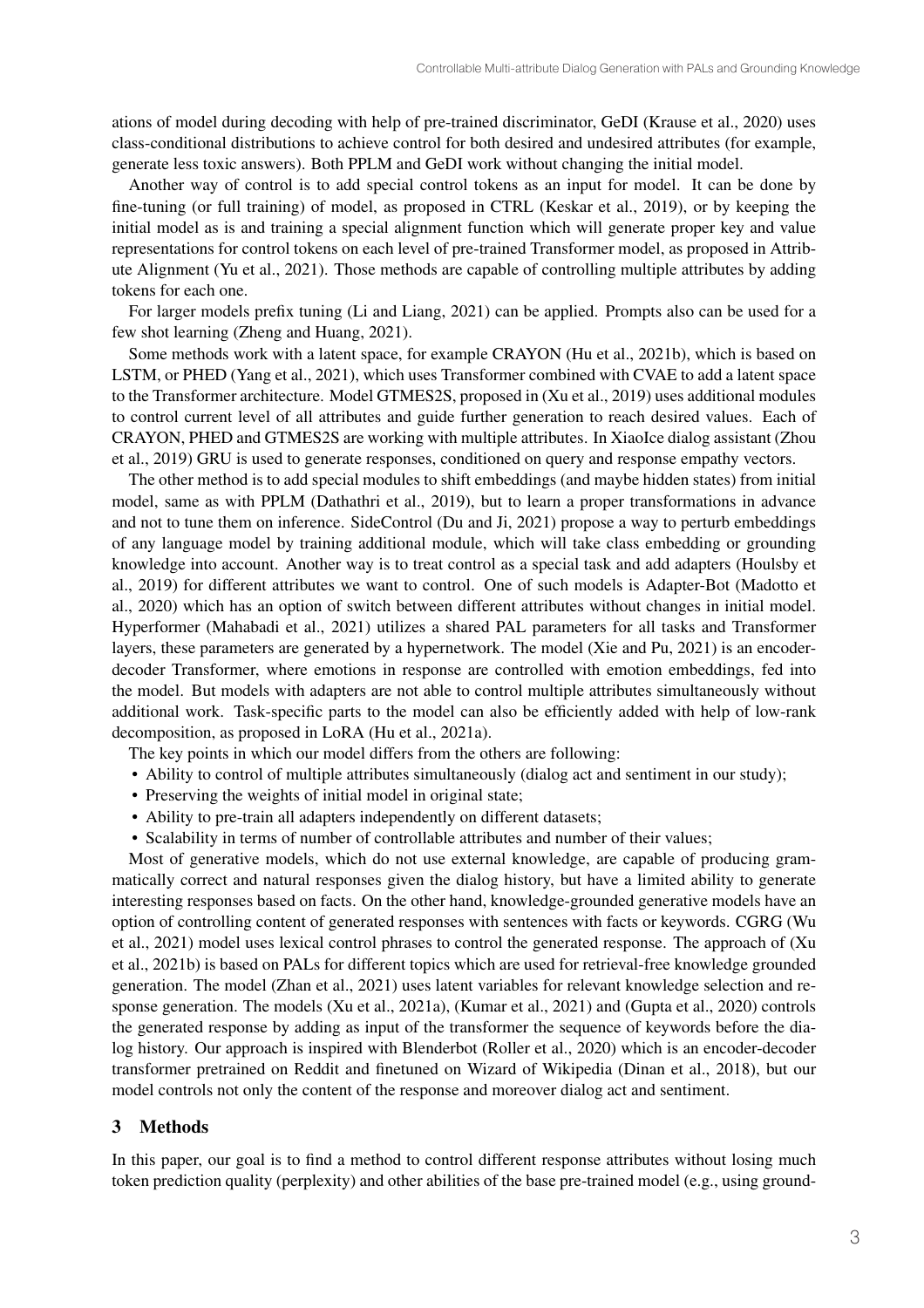ing knowledge). We did most of our experiments with DialoGPT-small architecture (Zhang et al., 2020b), because of the affordable time to fine tune and the good quality of the pre-trained model. Additional experiments with simultaneous control of content, dialog acts and sentiment we performed with Blenderbot architecture (Roller et al., 2020). Furthermore, we chose dialog acts (inform, question, directive, commissive) and sentiment (negative, neutral, positive) as controlled attributes. For evaluation of control accuracy we used DailyDialogs (Li et al., 2017), sentiment labelling was made separately by classifier. For evaluation of knowledge-grounded dialog generation quality (perplexity) we used Wizard of Wikipedia dataset (Dinan et al., 2018).

| Control     | Blend   | Train dataset       | Dialog act acc.  | Sentiment acc.   | Perplexity       | Opt. steps | Trainable par. |
|-------------|---------|---------------------|------------------|------------------|------------------|------------|----------------|
| No control  | $\sim$  | <b>DailyDialogs</b> | $25.20 \pm 0.21$ | $33.41 \pm 0.15$ | $15.19 \pm 1.58$ | 2000       | 17M            |
| Dialog acts | average | DailyDialogs        | 63.74 $\pm$ 0.32 | $42.83 \pm 0.27$ | $15.93 \pm 0.12$ | 10000      | 36M            |
| Dialog acts | dense   | <b>DailyDialogs</b> | $45.27 \pm 5.26$ | $40.15 \pm 1.22$ | $22.36 \pm 0.85$ | 5000       | 49M            |
| Sentiment   | average | ScenarioSA          | $33.40 \pm 0.16$ | $72.09 \pm 4.06$ | $92.98 + 14.74$  | 5000       | 28M            |

Table 1: Models with control of one attribute. The model with no control is a finetuned DialoGPTsmall, models with control are DialoGPT-small with PALs. Metrics were calculated on valid set of Daily Dialog.

| Blend                       | Transfer | Dialog act acc.  | Sentiment acc.   | Perplexity       | Opt. steps | Trainable par. |
|-----------------------------|----------|------------------|------------------|------------------|------------|----------------|
| average                     | no       | $63.09 \pm 2.22$ | $69.19 \pm 1.10$ | $17.12 \pm 0.40$ | 5000       | 63M            |
| dense                       | no       | $61.65 \pm 1.02$ | $67.10 \pm 1.38$ | $22.07 \pm 0.39$ | 5000       | 84M            |
| dense & average             | no       | $61.36 \pm 1.40$ | $68.12 \pm 0.69$ | $15.51 \pm 0.13$ | 5000       | 77M            |
| average                     | yes      | 65.62 $\pm 2.04$ | $66.04 \pm 0.25$ | $17.74 \pm 0.75$ | 5000       | 63M            |
| weighted average            | yes      | $63.20 \pm 1.09$ | $69.05 \pm 0.42$ | $15.65 \pm 0.09$ | 5000       | 63M            |
| dense                       | yes      | $60.83 \pm 1.35$ | $67.80 \pm 3.37$ | $21.34 \pm 0.40$ | 5000       | 84M            |
| dense & average             | yes      | $62.76 \pm 0.70$ | $70.03 \pm 2.04$ | $15.69 \pm 0.19$ | 5000       | 77M            |
| dense & average, only blend | yes      | $60.19 \pm 0.76$ | $67.47 \pm 0.90$ | $15.30 \pm 0.05$ | 10000      | 14M            |

Table 2: Models with simultaneous dialog act and sentiment control. Transfer means that PALs were initialized with weights from model for single attribute control.

## 3.1 Projected Attention Layers as Multitask Adapters

One of the approaches to control object attributes is to learn proper shifts in latent space (Hu et al., 2021b). One way to modify latent representations for every token is to use *Projected Attention Layers (PALs)* (Stickland and Murray, 2019) as adapters for every controllable attribute. In our case, each PAL will learn to correct hidden states of the main model to generate a response with the desired attribute (Figure 1).

## 3.2 Blend layer

To control several attributes simultaneously, we decided to add a PAL for each attribute and run them in parallel (Figure 1). We chose *average blending* as our baseline for blending of hidden representations. It allows us to control easily the contribution of each PAL to the resulting hidden states by weighting them. Then we try a trainable way of blending outputs of PAL branches: *dense blending* — concatenation of PALs outputs and the main branch and feeding into the dense layer; *combination of dense and average blending* — concatenation of PALs outputs, feeding into the dense layer and averaging the output with the base model. The loss function stays unchanged from the task of the next token prediction. For every labeled sample from training data we chose only corresponding PALs and train them, the base model is frozen.

## 3.3 Default branch

We added the *"default" branch* for each attribute for default selection values for attributes. Default branch is turned on for training on every sample instead of specialized PAL with probability  $p = 0.2$ . Thus default branch will be trained on all dataset and will not be bound to one attribute value.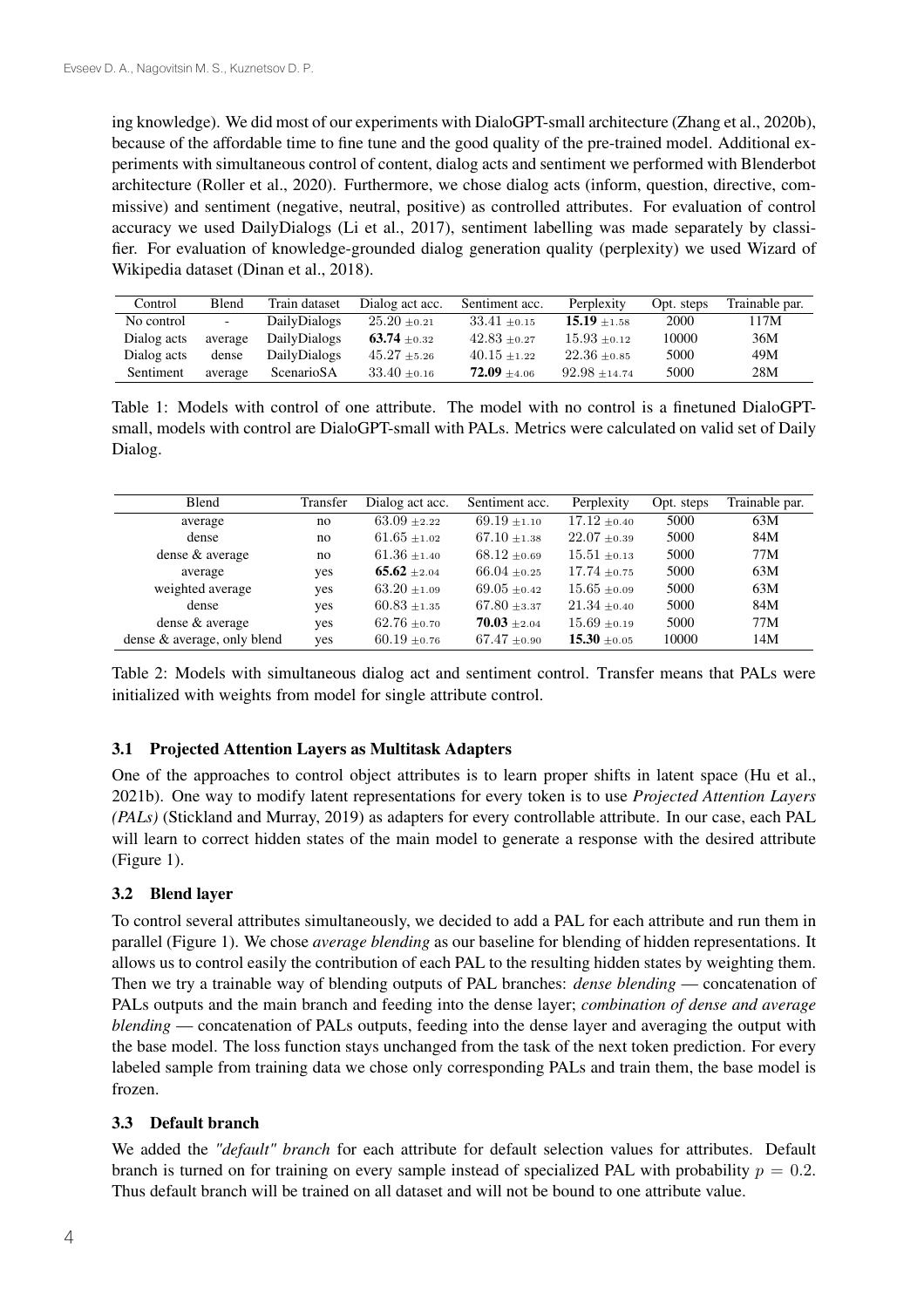

Figure 1: Blending of PALs and multi-head attention of Transformer hidden representations for every token.

## 3.4 Independent PALs pre-training

We independently trained models for dialog act and sentiment control and transferred these pre-trained branches into one model. Even without any further training resulting model demonstrated a noticeably good attribute control without huge degradation of perplexity, even though PALs for the sentiment were trained on a different dataset (more details in Appendix A.4). After transfer, the model with the blending layer can be finetuned on the target dataset.

# 3.5 Control of attributes and context of responses

One of our goals is to develop a model which could generate responses for a given grounding knowledge and global attributes, such as dialog act and sentiment. We modified Blenderbot Transformer architecture for control of global attributes of the response by adding PALs in parallel with the self-attention layer of the decoder layers. The decoder layer in our modification has 5 branches for dialog acts and 4 for sentiment. The attibute branches were blended with the dense layer and then added to the main branch of the base model.

# 4 Experiments and results

## 4.1 Evaluation

We used two metrics to estimate the quality of our models: perplexity to test that model is able to produce relevant and natural like responses and ability to control attributes. We generate responses for every turn on a validation part of DailyDialog and use attribute classifiers (see Appendix A.2) to check if the response of the model is correct and calculate balanced accuracy for each attribute. For example, for the dialog act attribute, we estimate the dialog act of each generated response and compare it with the gold label. Every model was trained for the same amount of steps, and then the best by perplexity checkpoint was scored. Blending experiments were performed with DialoGPT-small (117M) as a pre-trained base model. All parameters of PALs were taken from the original paper (Stickland and Murray, 2019), thus the PAL embedding dimension was 204. Training setup is the same as reported for original DialoGPT (Zhang et al., 2020b).

## 4.1.1 One attribute

When only one attribute is controlled there are no conflicts between PALs, because only one attribute shift is learned. We tried averaging and dense layer to blend the output of PAL and the layer of the main model (Table 1). The averaging is better in both perplexity and accuracy and is much easier for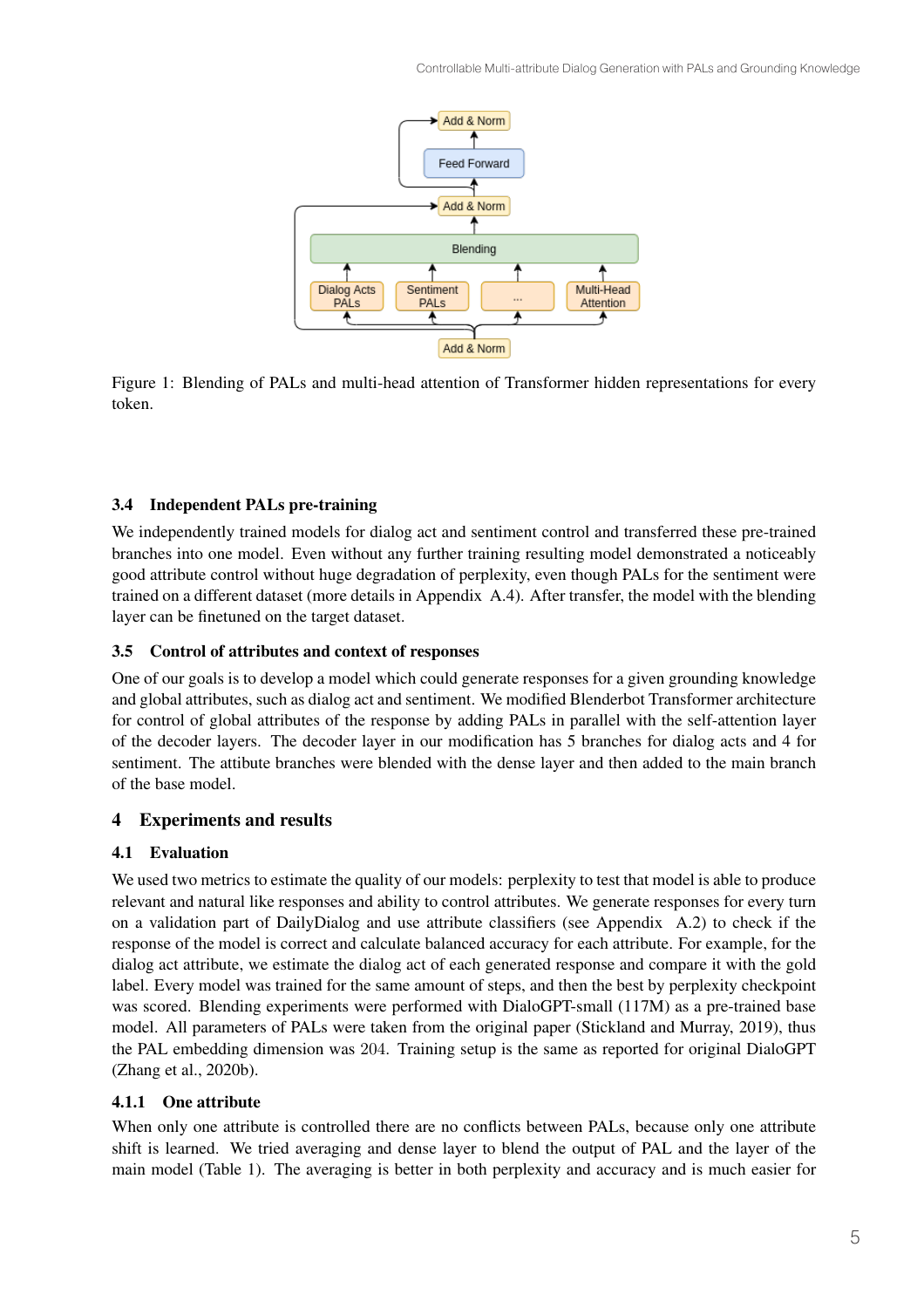further transfer because there is no need to add the blending layer to the target base model. Resources consumption is shown in Appendix A.1.

#### 4.1.2 Two attributes

In the case of controlling multiple attributes simultaneously every PAL should adapt to its neighbors and learn to change only the corresponding attribute. Experiments (Table 2) have shown that the control abilities or perplexity are slightly better in the case of PALs pre-training and transfer compared to training added multi-attribute PALs from scratch. Average blending gives the best control for the similar perplexity. Dense layer blending results in perplexity drop. The model with a combination of dense and average blending shows the best perplexity and great control abilities. For other blending option perplexity is also on the same level, and control is better for one attribute and worse for another. Since each PAL was pre-trained with average blending, a more natural way to blend them is weighted average (see Appendix A.4), this gives better perplexity. With weighted average as a blending layer, it is possible to control the contribution of each PAL to every attribute. If the weights are transferred, another alternative to finetune the model is to train only blending layer. We choose combination of dense and average blending to finetune, and it results in the best perplexity and good control abilities (last row in the Table 2). Resources consumption is shown in Appendix A.1. Examples of dialogs can be found in Appendix A.9. More discussion on perplexity-accuracy tradeoff can be found in Appendix A.7.

| Model                | D.A. acc. | Sent. acc. | PPL.  |
|----------------------|-----------|------------|-------|
| Bl. bot. cont., 199M | 77.01     | 84.90      | 28.42 |
| <b>Bl.</b> bot 400M  | 38.10     | 28.43      | 18.24 |
| Bl. bot 90M          | 38.18     | 27.96      | 76.10 |

Table 3: Comparison of controllable Blenderbot (dense and average blending) with Blenderbot from Huggingface (balanced accuracy and perplexity) with grounding knowledge.

| Model                 | $O/noO$ acc. | Sent. acc. |
|-----------------------|--------------|------------|
| Bl. bot, cont., d&avg | 99.45        | 85.87      |
| <b>CRAYON</b>         | 98.17        | 82.17      |

Table 4: Comparison of controllable Blenderbot (dense and average blending) with CRAYON model in question asking and sentiment control accuracy.

### 4.2 Blenderbot results

The next series of experiments was performed with Blenderbot for dialog acts and sentiment control (4 layers in encoder, 8 layers in decoder, embedding dimension of 576, 119M parameters). We pretrain Blenderbot on Reddit and finetuned on Daily Dialog, ConvAI2 (Dinan et al., 2020), Emphatetic Dialogue and Wizard of Wikipedia.

We compared Blenderbot with PALs and baseline Blenderbot on Dialy Dialog dataset (Table 3). It was found that extended Blenderbot outperforms Blenderbot 400M and Blenderbot 90M from Huggingface library in dialog acts and sentiment control accuracy and is comparable with the baseline in perplexity of dialog generation given grounding knowledge (GK) on Wizard of Wikipedia dataset.

We compared controllable Blenderbot with CRAYON (Hu et al., 2021b) in question asking and sentiment control accuracy on Daily Dialog dataset. Our model controls 4 types of dialog acts, therefore we used PAL for "question" dialog act to generate a question and PAL for "inform" otherwise. Blenderbot with PALs outperforms CRAYON in question asking and sentiment control accuracy (Table 4).

### 5 Conclusion

In this paper with presented the study of techniques for multi-attribute control of neural response generation in the dialog with and without grounding knowledge. Our methodology employs extension of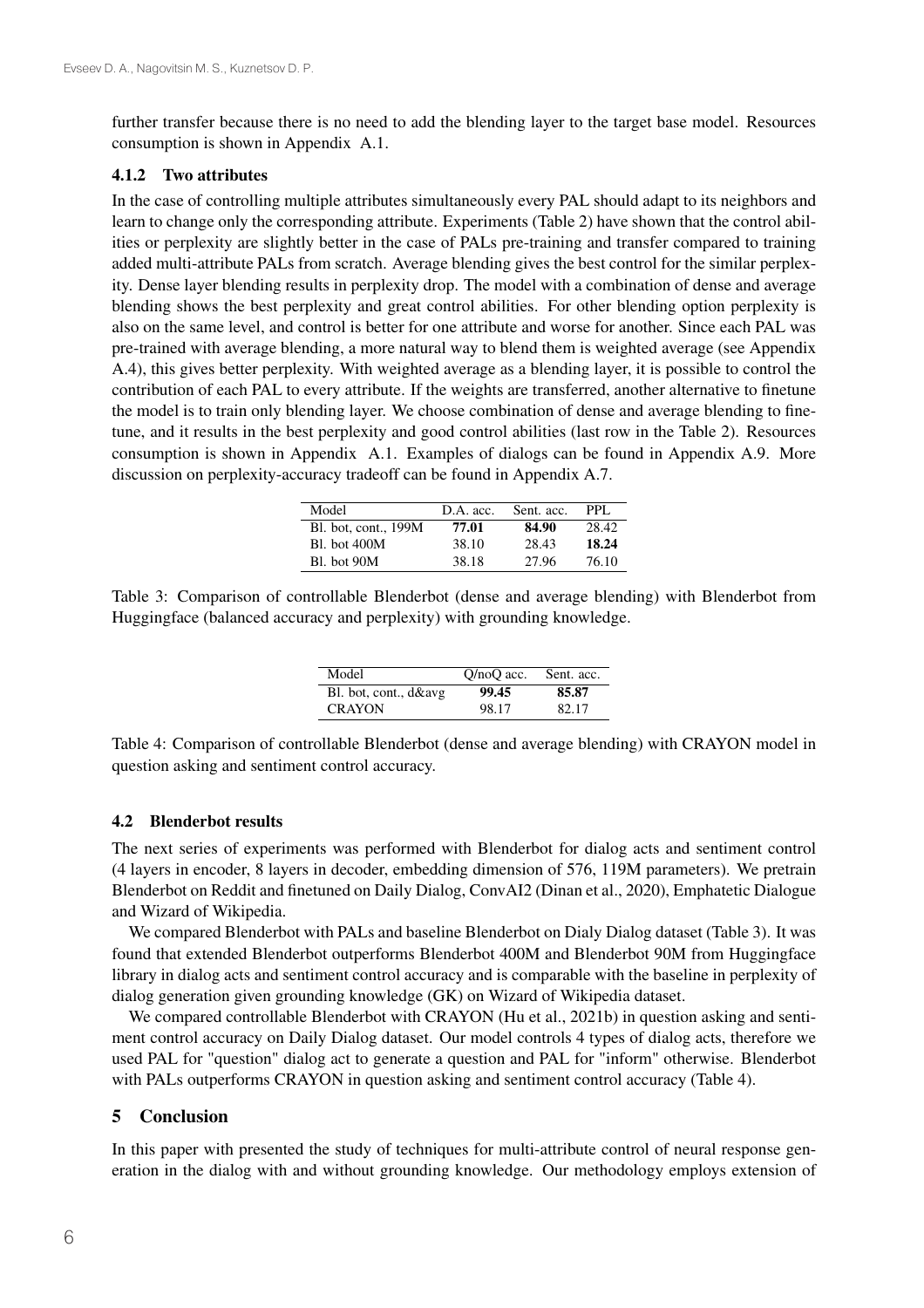pre-trained generative base model with attribute specific projected attention layers (PALs). Results of our experiments allow to draw the following conclusions.

If the base model is already trained and the quality of the responses is a first priority, then the best way is to pre-train PALs for each attribute separately (maybe on different datasets) with the average blending. Then transfer pre-trained PALs to the base model and finetune with weighted average or combination of average and dense blending. If a degradation of perplexity is not noticeably harmful then average blending without transfer is also an option due to ability to control the contribution of each attribute.

Our results demonstrate that proposed approach can be successfully applied to controllable generation of responses in the dialog conditioned on multiple attributes for less numbers of trainable parameters per attribute. The method can be also combined with grounding knowledge. Compared to the baseline our solution shows better accuracy of dialog acts and sentiment control with similar perplexity.

### References

- Tushar Abhishek, Daksh Rawat, Manish Gupta, and Vasudeva Varma. 2021. Transformer models for text coherence assessment. *arXiv preprint arXiv:2109.02176*.
- Tom Bocklisch, Joey Faulkner, Nick Pawlowski, and Alan Nichol. 2017. Rasa: Open source language understanding and dialogue management. *arXiv preprint arXiv:1712.05181*.
- Sumanth Dathathri, Andrea Madotto, Janice Lan, Jane Hung, Eric Frank, Piero Molino, Jason Yosinski, and Rosanne Liu. 2019. Plug and play language models: A simple approach to controlled text generation.
- Emily Dinan, Stephen Roller, Kurt Shuster, Angela Fan, Michael Auli, and Jason Weston. 2018. Wizard of wikipedia: Knowledge-powered conversational agents. *arXiv preprint arXiv:1811.01241*.
- Emily Dinan, Varvara Logacheva, Valentin Malykh, Alexander Miller, Kurt Shuster, Jack Urbanek, Douwe Kiela, Arthur Szlam, Iulian Serban, Ryan Lowe, et al. 2020. The second conversational intelligence challenge (convai2). // *The NeurIPS'18 Competition*, P 187–208. Springer.
- Wanyu Du and Yangfeng Ji. 2021. Sidecontrol: Controlled open-domain dialogue generation via additive side networks.
- James D Finch and Jinho D Choi. 2020. Emora stdm: A versatile framework for innovative dialogue system development. *arXiv preprint arXiv:2006.06143*.
- Prakhar Gupta, Jeffrey P Bigham, Yulia Tsvetkov, and Amy Pavel. 2020. Controlling dialogue generation with semantic exemplars. *arXiv preprint arXiv:2008.09075*.
- Neil Houlsby, Andrei Giurgiu, Stanislaw Jastrzebski, Bruna Morrone, Quentin de Laroussilhe, Andrea Gesmundo, Mona Attariyan, and Sylvain Gelly. 2019. Parameter-efficient transfer learning for nlp.
- Edward J. Hu, Yelong Shen, Phillip Wallis, Zeyuan Allen-Zhu, Yuanzhi Li, Shean Wang, Lu Wang, and Weizhu Chen. 2021a. Lora: Low-rank adaptation of large language models.
- Zhe Hu, Zhiwei Cao, Hou Pong Chan, Jiachen Liu, Xinyan Xiao, Jinsong Su, and Hua Wu. 2021b. Controllable dialogue generation with disentangled multi-grained style specification and attribute consistency reward.
- Nitish Shirish Keskar, Bryan McCann, Lav R. Varshney, Caiming Xiong, and Richard Socher. 2019. Ctrl: A conditional transformer language model for controllable generation.
- Ben Krause, Akhilesh Deepak Gotmare, Bryan McCann, Nitish Shirish Keskar, Shafiq Joty, Richard Socher, and Nazneen Fatema Rajani. 2020. Gedi: Generative discriminator guided sequence generation.
- Shachi H Kumar, Hsuan Su, Ramesh Manuvinakurike, Saurav Sahay, and Lama Nachman. 2021. Controllable response generation for assistive use-cases. *arXiv preprint arXiv:2112.02246*.
- Staffan Larsson and David R Traum. 2000. Information state and dialogue management in the trindi dialogue move engine toolkit. *Natural language engineering*, 6(3 & 4):323–340.

Xiang Lisa Li and Percy Liang. 2021. Prefix-tuning: Optimizing continuous prompts for generation.

Yanran Li, Hui Su, Xiaoyu Shen, Wenjie Li, Ziqiang Cao, and Shuzi Niu. 2017. Dailydialog: A manually labelled multi-turn dialogue dataset.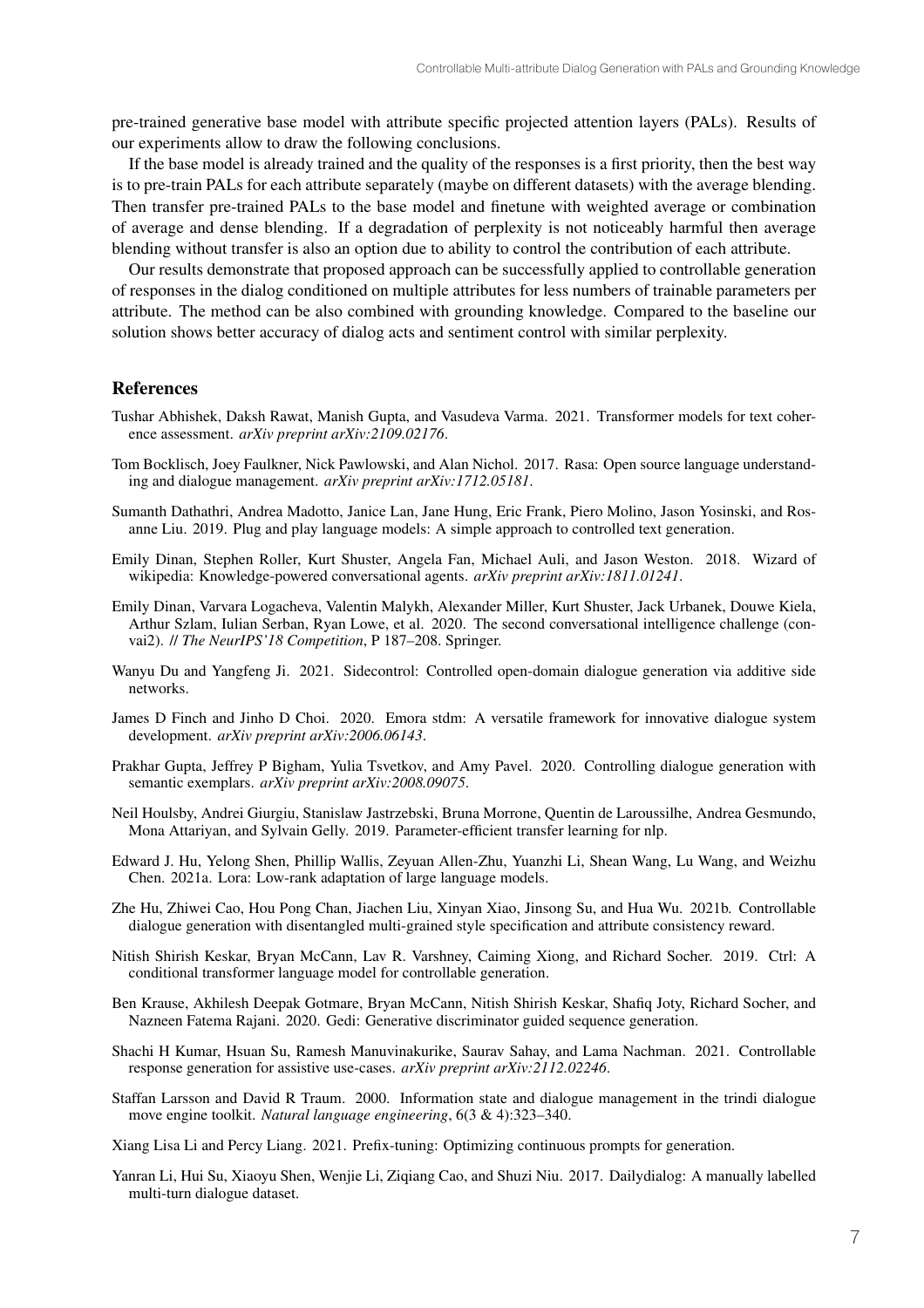- Andrea Madotto, Zhaojiang Lin, Yejin Bang, and Pascale Fung. 2020. The adapter-bot: All-in-one controllable conversational model.
- Rabeeh Karimi Mahabadi, Sebastian Ruder, Mostafa Dehghani, and James Henderson. 2021. Parameter-efficient multi-task fine-tuning for transformers via shared hypernetworks. *arXiv preprint arXiv:2106.04489*.
- Stephen Roller, Emily Dinan, Naman Goyal, Da Ju, Mary Williamson, Yinhan Liu, Jing Xu, Myle Ott, Kurt Shuster, Eric M Smith, et al. 2020. Recipes for building an open-domain chatbot. *arXiv preprint arXiv:2004.13637*.
- Abigail See, Stephen Roller, Douwe Kiela, and Jason Weston. 2019. What makes a good conversation? how controllable attributes affect human judgments. *arXiv preprint arXiv:1902.08654*.
- Asa Cooper Stickland and Iain Murray. 2019. Bert and pals: Projected attention layers for efficient adaptation in multi-task learning.
- Chien-Sheng Wu, Andrea Madotto, Ehsan Hosseini-Asl, Caiming Xiong, Richard Socher, and Pascale Fung. 2019. Transferable multi-domain state generator for task-oriented dialogue systems. // *Proceedings of the 57th Annual Meeting of the Association for Computational Linguistics*, P 808–819, Florence, Italy, July. Association for Computational Linguistics.
- Zeqiu Wu, Michel Galley, Chris Brockett, Yizhe Zhang, Xiang Gao, Chris Quirk, Rik Koncel-Kedziorski, Jianfeng Gao, Hannaneh Hajishirzi, Mari Ostendorf, and Bill Dolan. 2021. A controllable model of grounded response generation.
- Yubo Xie and Pearl Pu. 2021. Empathetic dialog generation with fine-grained intents. // *Proceedings of the 25th Conference on Computational Natural Language Learning*, P 133–147.
- Can Xu, Wei Wu, Chongyang Tao, Huang Hu, Matt Schuerman, and Ying Wang. 2019. Neural response generation with meta-words.
- Heng-Da Xu, Xian-Ling Mao, Zewen Chi, Fanshu Sun, Jingjing Zhu, and Heyan Huang. 2021a. Generating informative dialogue responses with keywords-guided networks. // *CCF International Conference on Natural Language Processing and Chinese Computing*, P 179–192. Springer.
- Yan Xu, Etsuko Ishii, Samuel Cahyawijaya, Zihan Liu, Genta Indra Winata, Andrea Madotto, Dan Su, and Pascale Fung. 2021b. Retrieval-free knowledge-grounded dialogue response generation with adapters. *arXiv preprint arXiv:2105.06232*.
- Haiqin Yang, Xiaoyuan Yao, Yiqun Duan, Jianping Shen, Jie Zhong, and Kun Zhang. 2021. Progressive opendomain response generation with multiple controllable attributes.
- Dian Yu, Michelle Cohn, Yi Mang Yang, Chun-Yen Chen, Weiming Wen, Jiaping Zhang, Mingyang Zhou, Kevin Jesse, Austin Chau, Antara Bhowmick, Shreenath Iyer, Giritheja Sreenivasulu, Sam Davidson, Ashwin Bhandare, and Zhou Yu. 2019. Gunrock: A social bot for complex and engaging long conversations.
- Dian Yu, Zhou Yu, and Kenji Sagae. 2021. Attribute alignment: Controlling text generation from pre-trained language models.
- Haolan Zhan, Lei Shen, Hongshen Chen, and Hainan Zhang. 2021. Colv: A collaborative latent variable model for knowledge-grounded dialogue generation. // *Proceedings of the 2021 Conference on Empirical Methods in Natural Language Processing*, P 2250–2261.
- Ruqing Zhang, Jiafeng Guo, Yixing Fan, Yanyan Lan, Jun Xu, and Xueqi Cheng. 2018. Learning to control the specificity in neural response generation. // *Proceedings of the 56th Annual Meeting of the Association for Computational Linguistics (Volume 1: Long Papers)*, P 1108–1117.
- Yazhou Zhang, Zhipeng Zhao, Panpan Wang, Xiang Li, Lu Rong, and Dawei Song. 2020a. Scenariosa: A dyadic conversational database for interactive sentiment analysis. *IEEE Access*, 8:90652–90664.
- Yizhe Zhang, Siqi Sun, Michel Galley, Yen-Chun Chen, Chris Brockett, Xiang Gao, Jianfeng Gao, Jingjing Liu, and Bill Dolan. 2020b. Dialogpt: Large-scale generative pre-training for conversational response generation.
- Tiancheng Zhao, Ran Zhao, and Maxine Eskenazi. 2017. Learning discourse-level diversity for neural dialog models using conditional variational autoencoders. *arXiv preprint arXiv:1703.10960*.

Chujie Zheng and Minlie Huang. 2021. Exploring prompt-based few-shot learning for grounded dialog generation.

Li Zhou, Jianfeng Gao, Di Li, and Heung-Yeung Shum. 2019. The design and implementation of xiaoice, an empathetic social chatbot.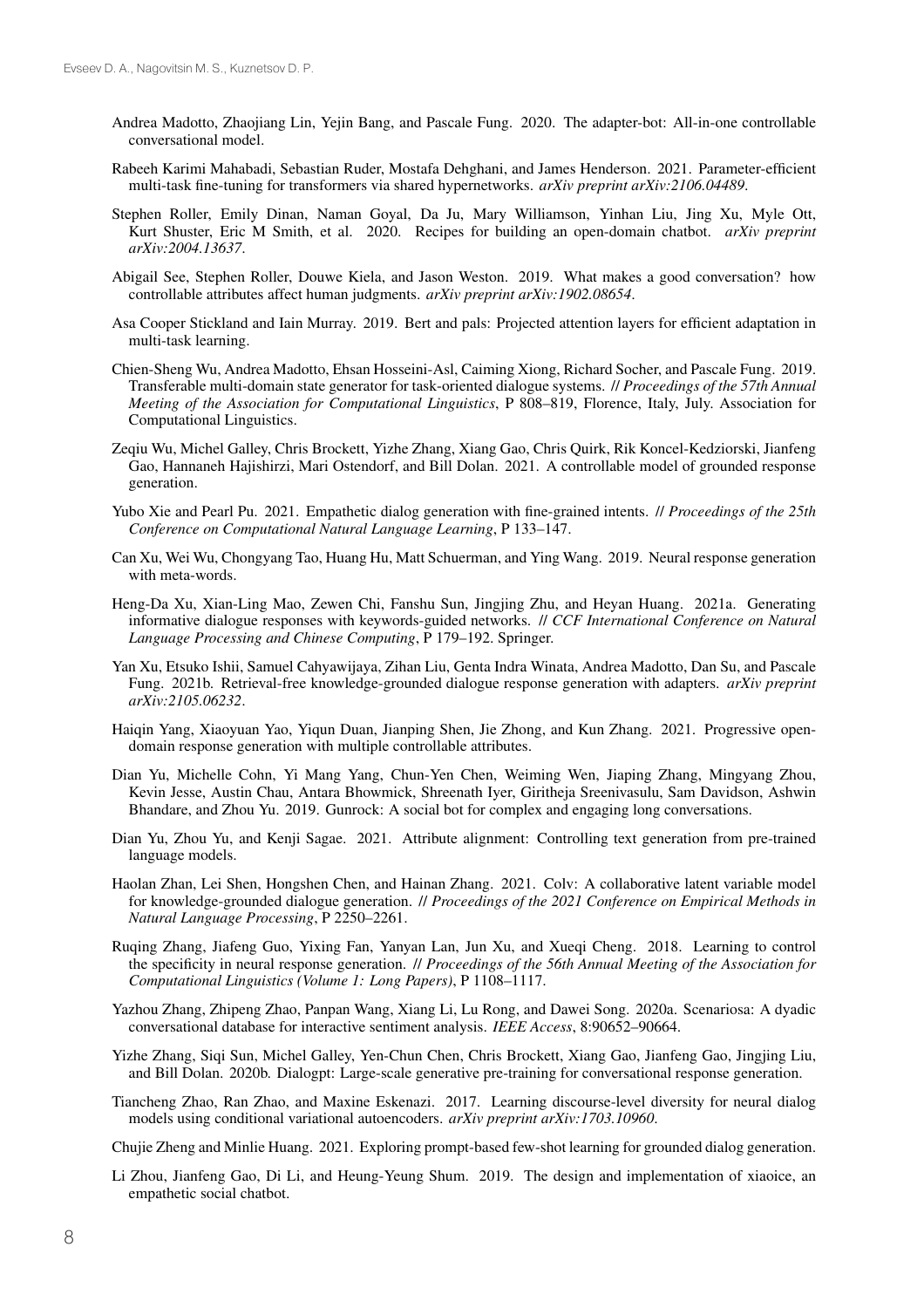# A Appendix

# A.1 Resources

For all experiments, we used NVIDIA GeForce GTX 1080 Ti GPUs. Training DialoGPT-small with one attribute control for 10000 steps took about 8 hours using two GPUs. Training model with two attribute control and (weighted) average blending for 5000 steps took about 6 hours, with dense blending - about 8 hours, and with a combination of average and dense blending - 7 hours on two GPUs. Train only blend layer for a combination of dense and average took about 11 hours on the same devices. The batch size was set to 256 divided into 8 steps of gradient accumulation. Extended Blenderbot was trained with batch size of 1000 on 10 NVIDIA GeForce GTX 1080 Ti GPUs. Pretraining on part of Reddit dataset (dump from 2014 and 2015 years) took 48 hours.

# A.2 Evaluation and Classifiers

We used the validation part of the DailyDialog (Li et al., 2017) dataset to evaluate our models. Daily-Dialog is labeled with dialog acts, moreover we needed labels for the sentiment. Number of utterance for each attribute is shown on Figure 4. Since classes are not balanced, we used balanced accuracy (from package scikit-learn 0.21.2, sklearn.metrics.balanced\_accuracy). To evaluate the model we generated responses on the test set with the right PALs (according to the gold labels) and check if the response was generated with desired attributes. Consequently we needed to classify dialog acts and sentiment to (1) evaluate our model and (2) label datasets automatically.

For dialog acts and sentiment classification we used the BERT-based model. One (current) or two utterances (current and previous), separated with SEP-token, were fed into BERT. The hidden state of the BERT CLS-token was fed into the dense layer, followed by softmax classification. Dialog acts classifier was trained on Daily Dialog (Li et al., 2017), sentiment classifier - on Scenario SA (Zhang et al., 2020a). Balanced accuracy of dialog act classifier is 72.90%, the confusion matrix is in Figure 2. The balanced accuracy of the sentiment classifier is 76.24%.

# A.3 Default branch

We added *"default" branch* for each attribute for the cases when we don't want or don't need to control it. The default branch is the same PAL as the other, except during training it turns on every time instead of any other PAL for this attribute with the probability p, we chose  $p = 0.2$ . To check that the default branch is working as expected, we evaluated the model (DialoGPT-small with control of dialog acts and sentiment and combination of dense and average as a blend layer) in four setups:

- Usual inference (default branch is off)
- Default branch is always set for dialog act attribute
- Default branch is always set for sentiment attribute
- Default branch is always set for both dialog act and sentiment attributes

The results are in the Table 5. With default control of each attribute is back on the level of base models (without attribute control). With default branches, perplexity grows, but not too much. That means that those branches are trained pretty well and that our model is better at control (than base DialoGPT) not just because of the larger number of parameters, but because PALs are learning their domains. Otherwise, default branches would show great control abilities too.

| Default attributes       | Dialog act acc.  | Sentiment acc.   | Perplexity       |
|--------------------------|------------------|------------------|------------------|
| No default               | $62.76 \pm 0.70$ | $70.03 \pm 2.04$ | $15.69 \pm 0.19$ |
| Dialog act               | $31.97 \pm 0.42$ | $70.19 + 2.27$   | $16.34 \pm 0.28$ |
| Sentiment                | 62.85 $\pm$ 0.38 | $42.47 + 0.75$   | $16.03 \pm 0.17$ |
| Dialog act and sentiment | $30.06 \pm 0.79$ | $39.67 \pm 0.31$ | $16.83 \pm 0.57$ |

Table 5: Work of default branches for each attribute. Evaluated with the model for dialog act and sentiment control with a combination of dense and average blending.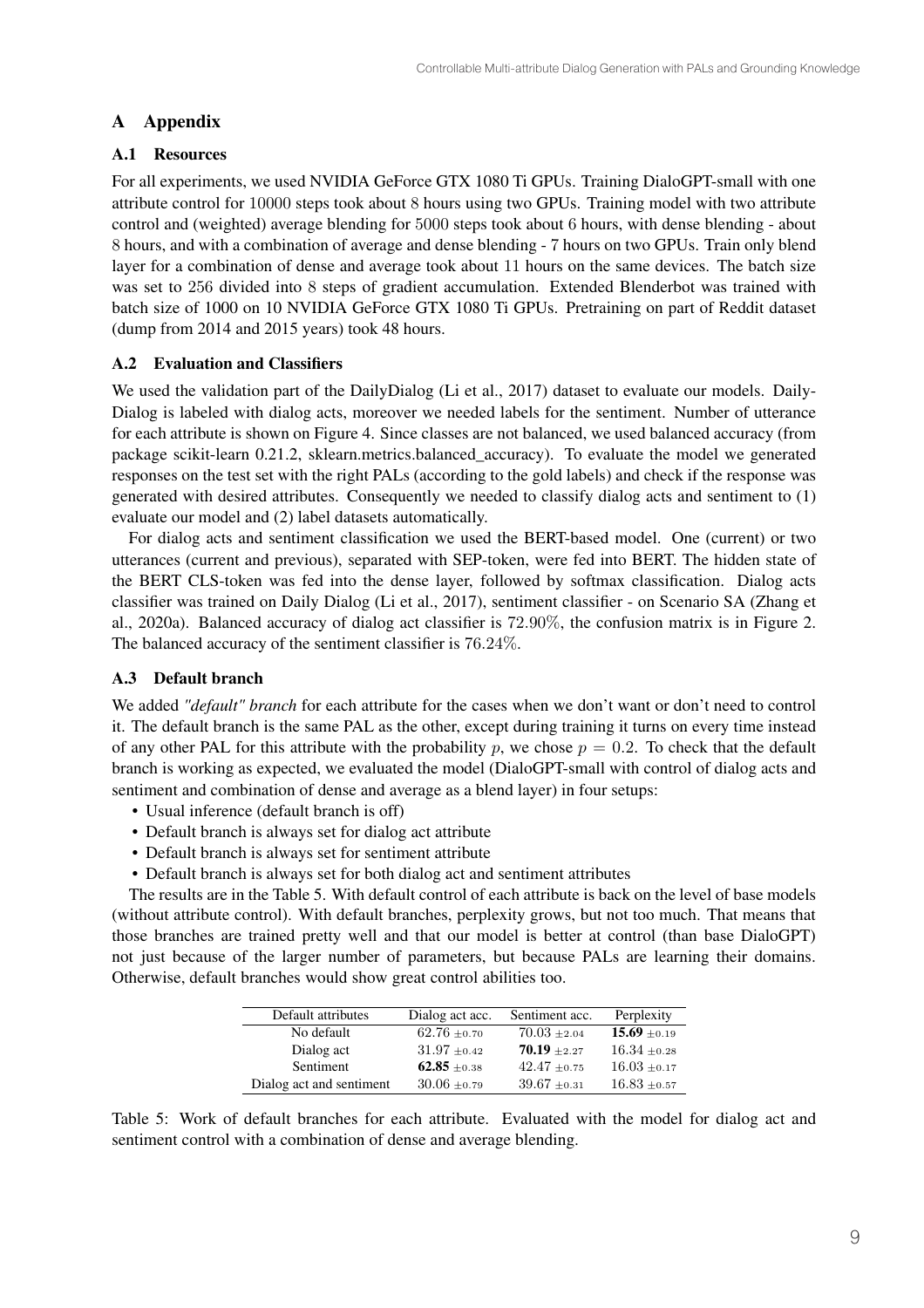

Figure 2: Confusion matrix for dialog acts classifier.



Figure 3: Confusion matrix for sentiment classifier.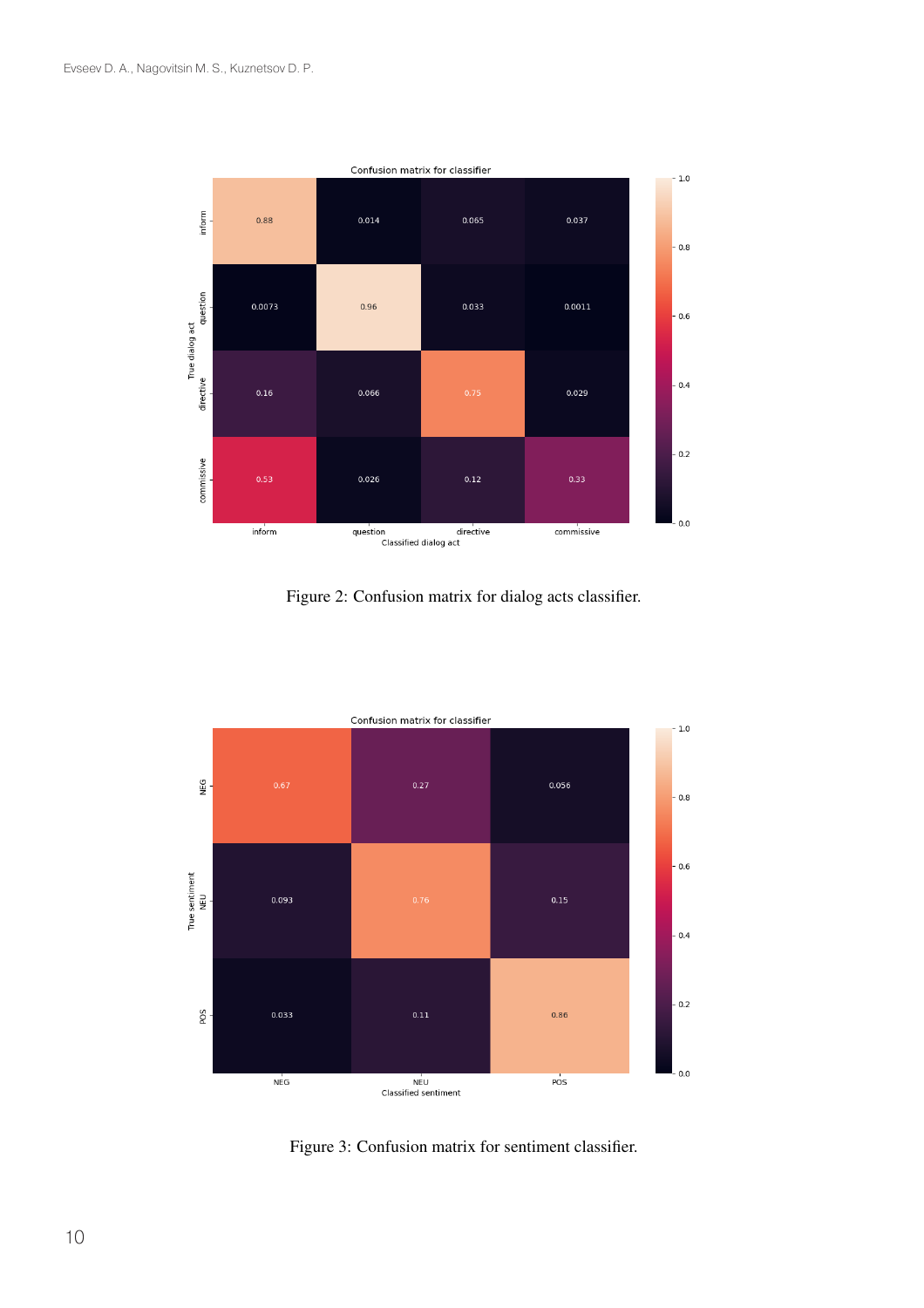

Figure 4: Attributes balance on validation set of DailyDialog

#### A.4 Average and weighted average blending

Originally (Stickland and Murray, 2019) the output of PALs is added to the output of the corresponding layer in the base model. But we run several PALs simultaneously. We can still just add all PAL's outputs to hidden states of the main model, but since we add an arbitrary number of PALs in parallel, the summation scales poorly. This is due to the inconsistency of absolute values of hidden states and their dependency on the number of attributes to control. For this reason, we choose average as a blending layer. Since there are no trainable parameters on the blending stage, each PAL output is an embedding, shifted in a proper direction in the latent space. Furthermore, we can easily transfer the weights of PALs from a model for one-attribute control to a model with the control of several attributes. But average blending with one attribute has the following formula:

$$
Emb = \frac{Main + PAL}{2} \tag{1}
$$

Average blending for several attributes has the following formula:

$$
Emb = \frac{Main + PAL_1 + \dots + PAL_N}{N+1}
$$
 (2)

If we transfer weights with an average blending layer then each PAL would influence more than it was in a model with a single attribute control. For example with two attributes:

$$
Emb = \frac{Main + PAL_1 + PAL_2}{3} = \frac{1}{2} \left( \frac{Main + 2 \cdot PAL_1}{3} + \frac{Main + 2 \cdot PAL_2}{3} \right) \tag{3}
$$

For this reason, control abilities may be better, but perplexity will probably drop. To solve this problem we tried weighted average:

$$
Emb = \frac{N \cdot Main + PAL_1 + \ldots + PAL_N}{2N} \tag{4}
$$

For two attributes is:

$$
Emb = \frac{2 \cdot Main + PAL_1 + PAL_2}{4} \tag{5}
$$

In our experiments weighted averaging significantly improved perplexity and dropped accuracy a little (Table 2).

In the same way, we can directly control, how much each attribute influences the resulting embedding by tuning the weights for each attribute branch. For example, we can add more weight to dialog act PAL and get better accuracy for this attribute, but for other attributes, control ability will probably drop. We experimented with three models (each one controls dialog act and sentiment):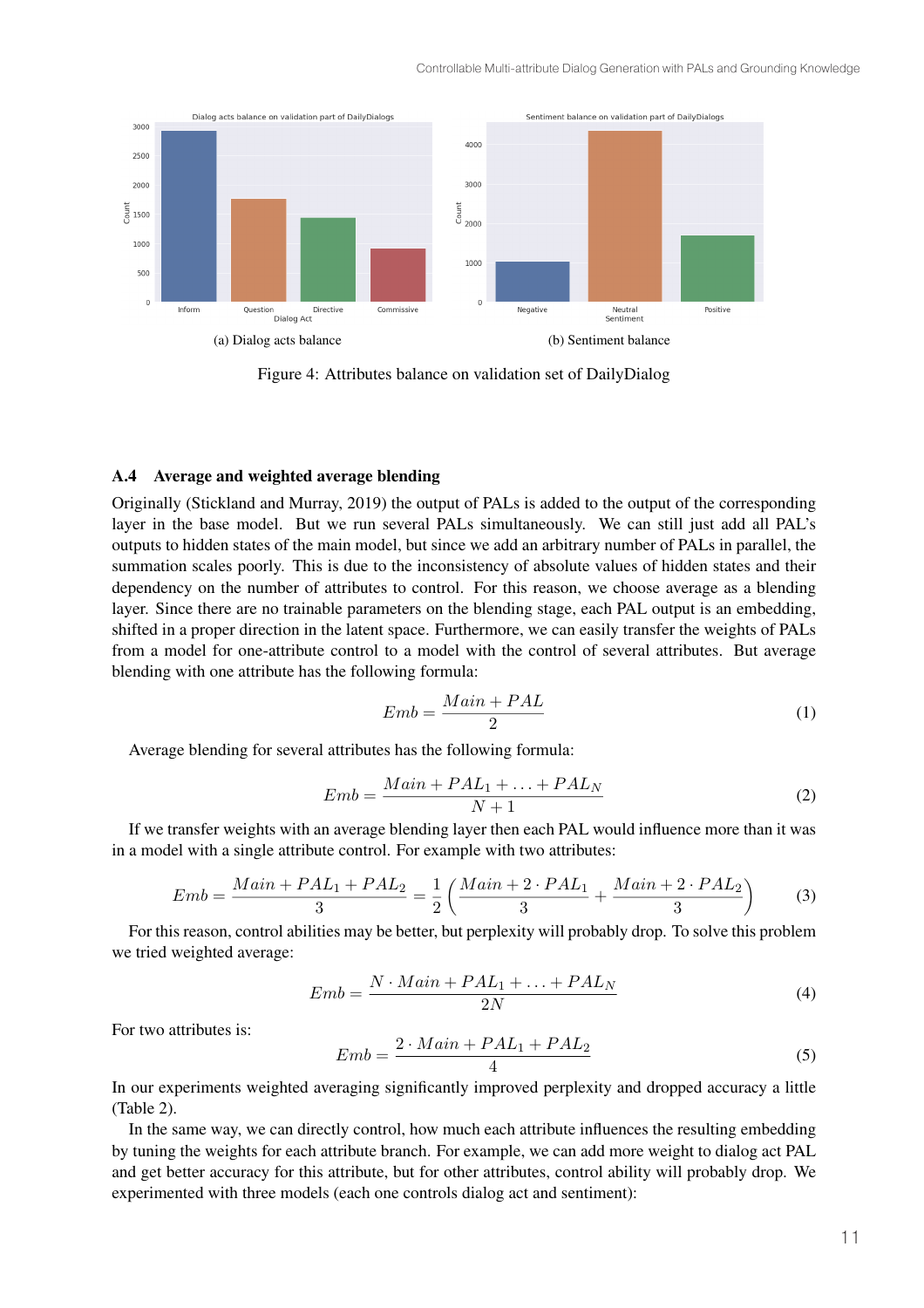- 1. PALs weights transferred from models with control of only one attribute without further training (Table 6)
- 2. PALs weights transferred and model was trained (with weighted average blend) (Table 7)
- 3. Model was trained (with average blend) without transfer (Table 8)

Visual results can be found in Figure 5. Results show that with and without weights transfer branches are learning desired attributes as expected, and it is possible to control the impact of each attribute if needed.

| Branch weights |           |      | Dialog act | Sentiment | Perplexity |
|----------------|-----------|------|------------|-----------|------------|
| Dialog act     | Sentiment | Main | acc.       | acc.      |            |
| 0.33           | 0.33      | 0.33 | 57.88%     | 62.15%    | 44.53      |
| 0.25           | 0.25      | 0.50 | 55.06%     | 59.86%    | 24.91      |
| 0.20           | 0.20      | 0.60 | 49.81%     | 55.66%    | 21.89      |
| 0.33           | 0.17      | 0.50 | 58.37%     | 53.39%    | 19.42      |
| 0.38           | 0.12      | 0.50 | $60.90\%$  | 50.32%    | 17.97      |
| 0.40           | 0.20      | 0.40 | 60.60%     | 54.70%    | 23.48      |
| 0.17           | 0.33      | 0.50 | 49.34%     | 64.40%    | 36.20      |
| 0.12           | 0.38      | 0.50 | 46.95%     | 68.44%    | 45.67      |
| 0.20           | 0.40      | 0.40 | 52.27%     | 67.94%    | 55.51      |

Table 6: Reweighting the impact of just transferred PALs to improve control for selected attributes. Perplexity is high when the weight of sentiment PALs is high because the model for sentiment control was trained on a different dataset.

| Branch weights |           |      | Dialog act | Sentiment | Perplexity |
|----------------|-----------|------|------------|-----------|------------|
| Dialog act     | Sentiment | Main | acc.       | acc.      |            |
| 0.33           | 0.33      | 0.33 | 62.21%     | 65.40%    | 25.04      |
| 0.25           | 0.25      | 0.50 | 64.42%     | 68.53%    | 15.55      |
| 0.20           | 0.20      | 0.60 | 58.00%     | 65.60%    | 15.48      |
| 0.33           | 0.17      | 0.50 | 67.02%     | 59.02%    | 17.63      |
| 0.38           | 0.12      | 0.50 | 67.13%     | 53.61%    | 20.18      |
| 0.40           | 0.20      | 0.40 | 61.52%     | 56.18%    | 25.97      |
| 0.17           | 0.33      | 0.50 | 53.23%     | 73.54%    | 16.32      |
| 0.12           | 0.38      | 0.50 | 46.97%     | 74.17%    | 17.90      |
| 0.20           | 0.40      | 0.40 | 54.99%     | 75.96%    | 18.71      |

Table 7: Reweighting the impact of transferred and finetuned PALs to improve control for selected attributes.

#### A.5 Comparison of pretraining and fine-tuning

We trained different architectures and methods of pretraining on OpenSubtitles dataset and then evaluated on test set of Daily Dialog. Samples from OpenSubtitles were preprocessed with classifiers for dialog acts and sentiment. We left only samples with confidence of dialog act classification upper 0.5 and sentiment upper 0.8, in total the dataset contains 8.9M samples.

To run the experiments faster, we used very small version of DialoGPT with 6 layers and embedding dimension 256. The Table 9 shows a comparison for small models. We compared the following cases:

- 1. PALs added at every layer of DialoGPT in place of the main branch, the PALs are pretrained at the same time as the model;
- 2. PALs added in parallel with the main branch, the model is first pretrained without PALs and then freezed with only PALs training;
- 3. PALs in place of the main branch and at training the batch contains samples for different dialog acts and sentiment.

Pretraining of PALs results in higher accuracy of attribute generation than fine-tuning.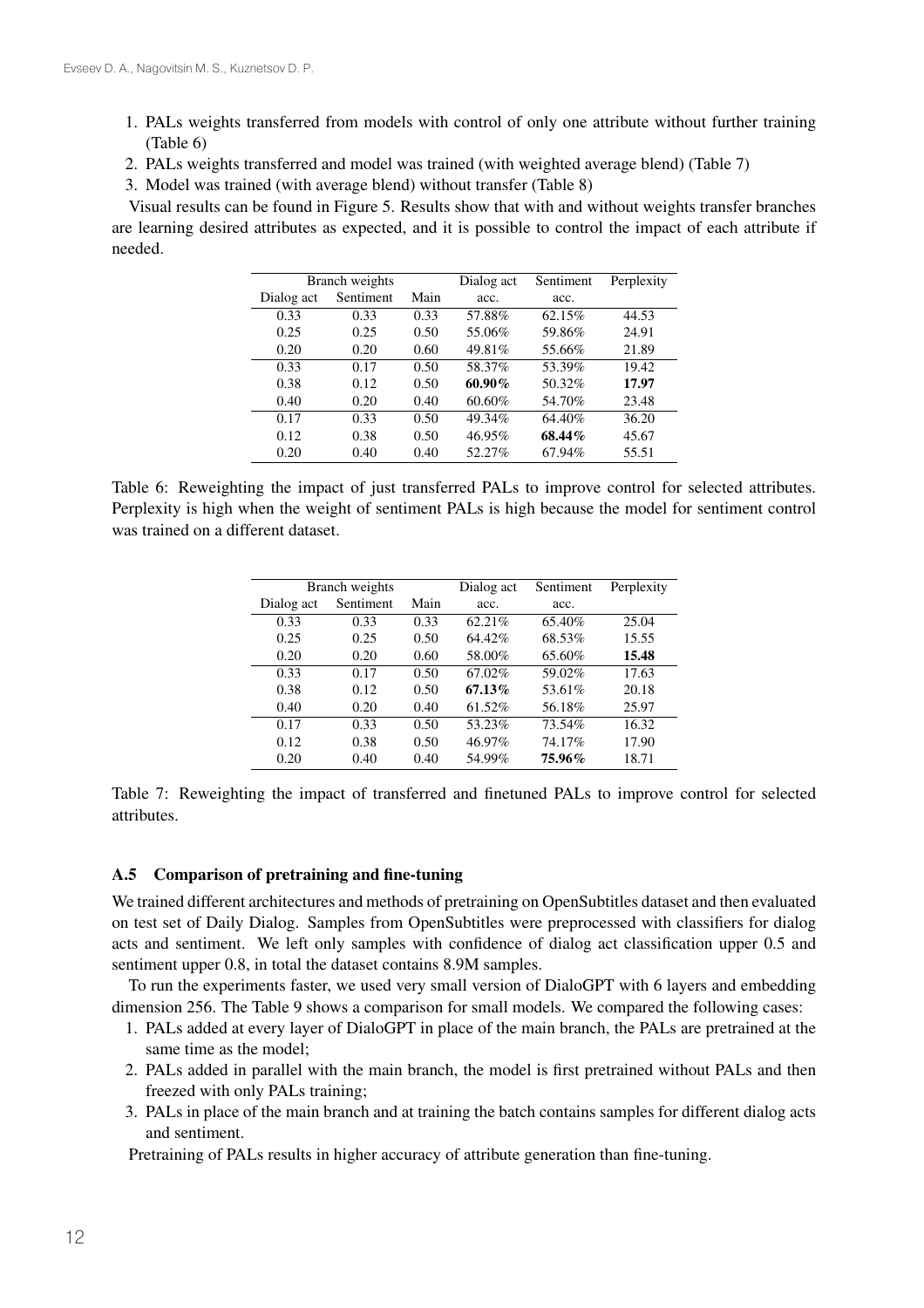|            | Branch weights |      | Dialog act | Sentiment | Perplexity |
|------------|----------------|------|------------|-----------|------------|
| Dialog act | Sentiment      | Main | acc.       | acc.      |            |
| 0.33       | 0.33           | 0.33 | 65.87%     | 69.44%    | 16.63      |
| 0.25       | 0.25           | 0.50 | 54.08%     | 63.84%    | 17.37      |
| 0.20       | 0.20           | 0.60 | 49.25%     | 55.87%    | 19.63      |
| 0.33       | 0.17           | 0.50 | 61.26%     | 54.81%    | 18.26      |
| 0.38       | 0.12           | 0.50 | 62.34%     | 52.30%    | 19.80      |
| 0.40       | 0.20           | 0.40 | 68.27%     | 57.56%    | 18.24      |
| 0.50       | 0.25           | 0.25 | 72.69%     | 59.07%    | 25.33      |
| 0.17       | 0.33           | 0.50 | 47.52%     | 69.07%    | 17.83      |
| 0.12       | 0.38           | 0.50 | 43.23%     | 71.39%    | 18.58      |
| 0.20       | 0.40           | 0.40 | 54.30%     | 75.19%    | 18.24      |
| 0.25       | 0.50           | 0.25 | 49.67%     | $76.52\%$ | 33.46      |

Table 8: Reweighting the impact of trained together from scratch PALs to improve control for selected attributes.

| Training setting                                 | Dialog acts accuracy | Sentiment accuracy | Perplexity         |
|--------------------------------------------------|----------------------|--------------------|--------------------|
| PALs, pretraining with the main model            | $78.73 \pm 0.86$     | $71.20 \pm 1.91$   | $315.06 \pm 3.11$  |
| PALs, freezed main model                         | $70.50 + 2.62$       | $62.07 + 3.27$     | $368.54 + 8.97$    |
| PAL <sub>s</sub> , different attributes in batch | $80.32 + 2.79$       | $74.13 + 3.43$     | $365.60 \pm 11.50$ |

| Table 9: Comparison of PALs training methods on small DialoGPT |  |  |  |
|----------------------------------------------------------------|--|--|--|
|                                                                |  |  |  |

### A.6 Blenderbot evaluation

We pretrain Blenderbot on Reddit and finetuned on Daily Dialog, ConvAI2, Emphatetic Dialogue and Wizard of Wikipedia. For testing on Wizard of Wikipedia we left in the dataset only samples with "checked sentence" (gold grounding knowledge).

#### A.7 Perplexity-accuracy tradeoff

From one point of view, by telling the model exact values of some attributes we giving more information and making it easier to give more value to a correct answer, so perplexity should drop. Also, by adding adapters we add more weights making the model potentially stronger. But from the other side, we have a relatively small dataset for model to understand attributes perfectly, moreover, in our setup each adapter is trained only on part of dataset, corresponding to its attribute value. If there isn't much data, model will easily overfit (memorize some answers) and the control accuracy score will be high, so as perplexity, because model will have more confidence in memorized answers, we don't want this to happen. Including for this reason we may not want to fine-tune the entire model and are trying to keep its output significant on each layer (averaging adapters with a fixed weight of the main branch during blending, so the model can't ignore outputs from this branch). Experiments in Appendix A.4, Table 6, 7 show that increasing the main branch's blending weight often improves (lowers) perplexity, given that the main branch was not trained on this dataset, which means that initial language model carries important knowledge and pays attention to the dialog flow. From dialogs 15, 14 we can see, that model is able to incorporate desired attributes in context-related answers (not just a safe universal answers), which are unlikely presented in training dataset.

### A.8 Ethical Considerations

Generative models are known for their ability to produce offensive content of any kind. We haven't done any additional filtering of datasets we use, and the initial models (DialoGPT, Blenderbot) also have issues with producing potentially harmful content. Also in this work we control sentiment. For positive sentiment generation may be more polite, while for the negative sentiment toxicity and offence may appear more often. It's important to say, that our approach is aimed to guide model in desired direction,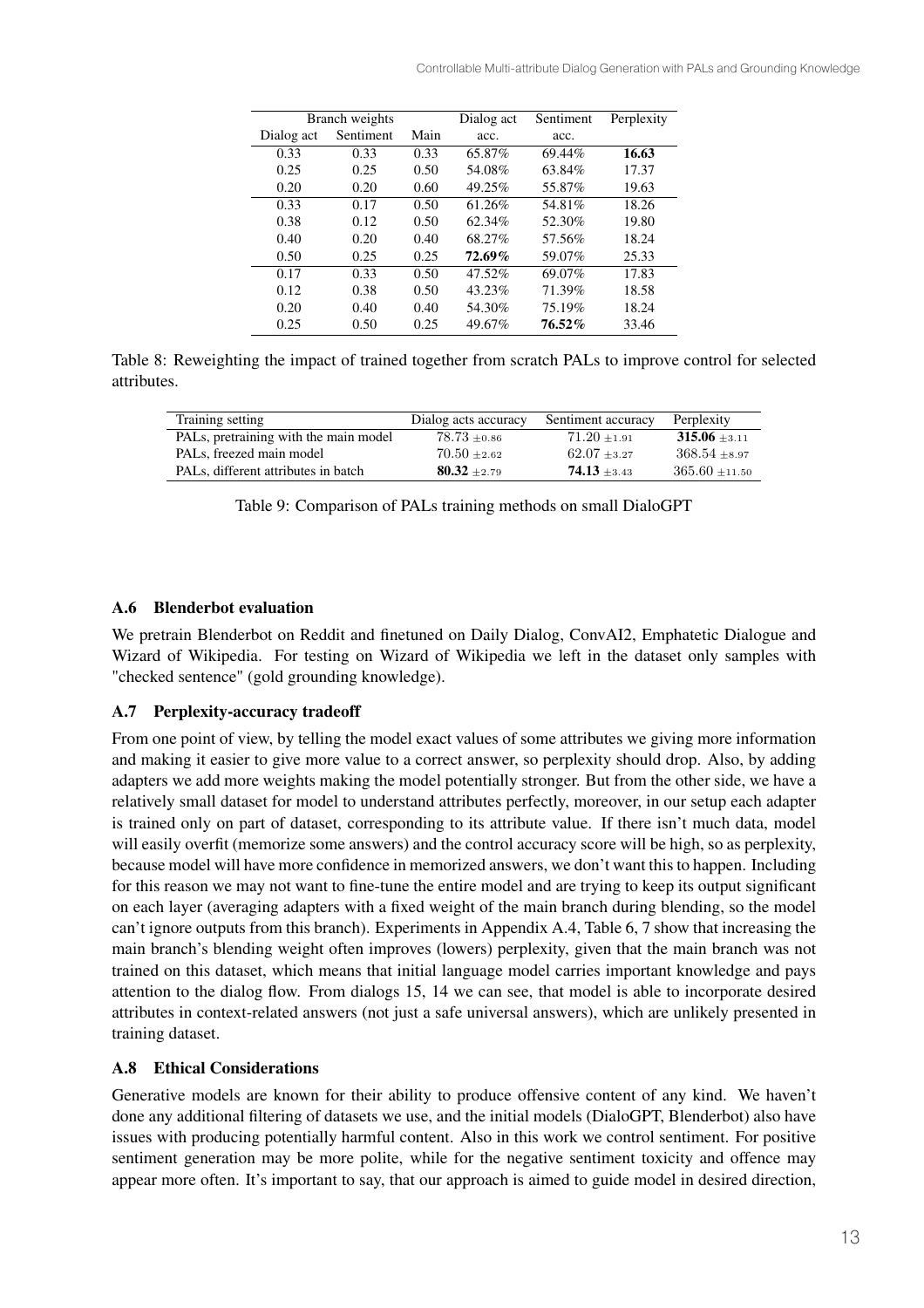

Figure 5: Attributes balanced accuracy and model perplexity depending on blending weights proportion of PAL for dialog act and PAL for sentiment. Perplexity is high for a model with high sentiment impact and just transferred weights because PALs for sentiment control were trained on a different dataset.

not to stop it from generating in undesired one.

#### A.9 Dialog examples

We providing some examples of dialogs with DialoGPT-small as an initial model and weighted average blending for dialog act and sentiment PALs. In Example 10 positive sentiment and question dialog act was set for the whole dialog, in Example 11 - negative sentiment and inform dialog act, and in Example 12 - positive sentiment and direct dialog act. In other examples (13, 14, 15) attributes were set dynamically before each system turn. Model follows desired direction in terms of attributes, but often ignores context and contradict itself. It is not an unexpected behaviour, since these problems are present in DialoGPT itself.

Sentiment control sometimes goes with emotional expressions (*"Wow!"*, *"How exciting!"*, or see Example 10), but the attitude of the whole utterance is also affected by selected sentiment. Inform and question dialog acts are the most popular and not so hard to master - they don't require deep semantic understanding, and model is good at asking questions and giving information (Examples 10, 11). But directive dialog act requires a bit more analysis (classifier also has problems with direct dialog act, see Appendix A.2), and model catches it too (see Examples 12, 13, 14).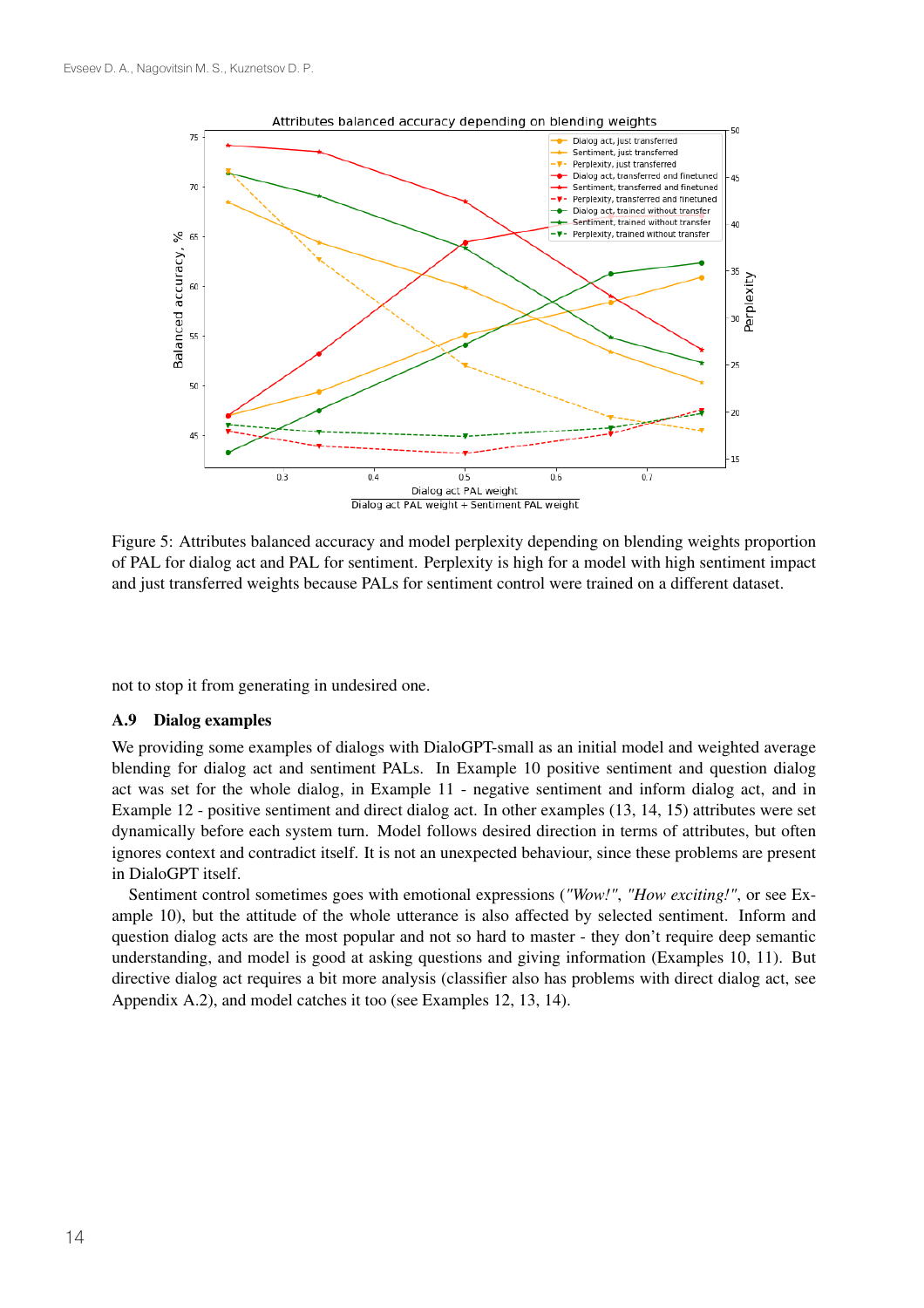| Speaker                                   | Utterance                                   |
|-------------------------------------------|---------------------------------------------|
| USER:                                     | Hello!                                      |
| <b>BOT</b> [ <i>Question, Positive</i> ]: | Hi! What a great moment. What's up?         |
| <b>USER:</b>                              | Actually nothing, just want to talk.        |
| <b>BOT</b> [ <i>Question, Positive</i> ]: | What happened?                              |
| USER:                                     | It's rainy                                  |
| <b>BOT</b> [ <i>Question, Positive</i> ]: | How are you today?                          |
| <b>USER:</b>                              | Pretty well                                 |
| <b>BOT</b> [ <i>Question, Positive</i> ]: | Great ! Do you like the rain?               |
| <b>USER:</b>                              | Yes, I really love it.                      |
| <b>BOT</b> [ <i>Question, Positive</i> ]: | What's the matter?                          |
| <b>USER:</b>                              | Nothing)                                    |
| <b>BOT</b> [ <i>Question, Positive</i> ]: | Oh, how exciting ! How's the weather today? |

Table 10: Example of dialog with small DialoGPT model and PALs for sentiment and dialog act control, blended with weighted average. Positive sentiment and question dialog act were set for the entire conversation.

| Speaker                        | Utterance                                          |  |  |
|--------------------------------|----------------------------------------------------|--|--|
| <b>USER:</b>                   | Hello!                                             |  |  |
| <b>BOT</b> [Inform, Negative]: | Hi, I am George.                                   |  |  |
| <b>USER:</b>                   | Can we meet?                                       |  |  |
| <b>BOT</b> [Inform, Negative]: | I'm afraid that I can't meet you.                  |  |  |
| <b>USER:</b>                   | Why? Are you busy?                                 |  |  |
| <b>BOT</b> [Inform, Negative]: | No, I'm afraid I'm not.                            |  |  |
| <b>USER:</b>                   | So what happened?                                  |  |  |
| <b>BOT</b> [Inform, Negative]: | My dad told me that I was going to move to Europe, |  |  |
|                                | and he wasn't on the phone anymore.                |  |  |
| <b>USER:</b>                   | Is your dad lost??? What happened?                 |  |  |
| <b>BOT</b> [Inform, Negative]: | He just dropped me off in the middle of the street |  |  |
|                                | and told me he was going to move to Europe.        |  |  |
| <b>USER:</b>                   | So you are not going to move to Europe?            |  |  |
|                                | Do you have any troubles here?                     |  |  |
| <b>BOT</b> [Inform, Negative]: | No.                                                |  |  |

Table 11: Example of dialog with small DialoGPT model and PALs for sentiment and dialog act control, blended with weighted average. Negative sentiment and inform dialog act were set for the entire conversation.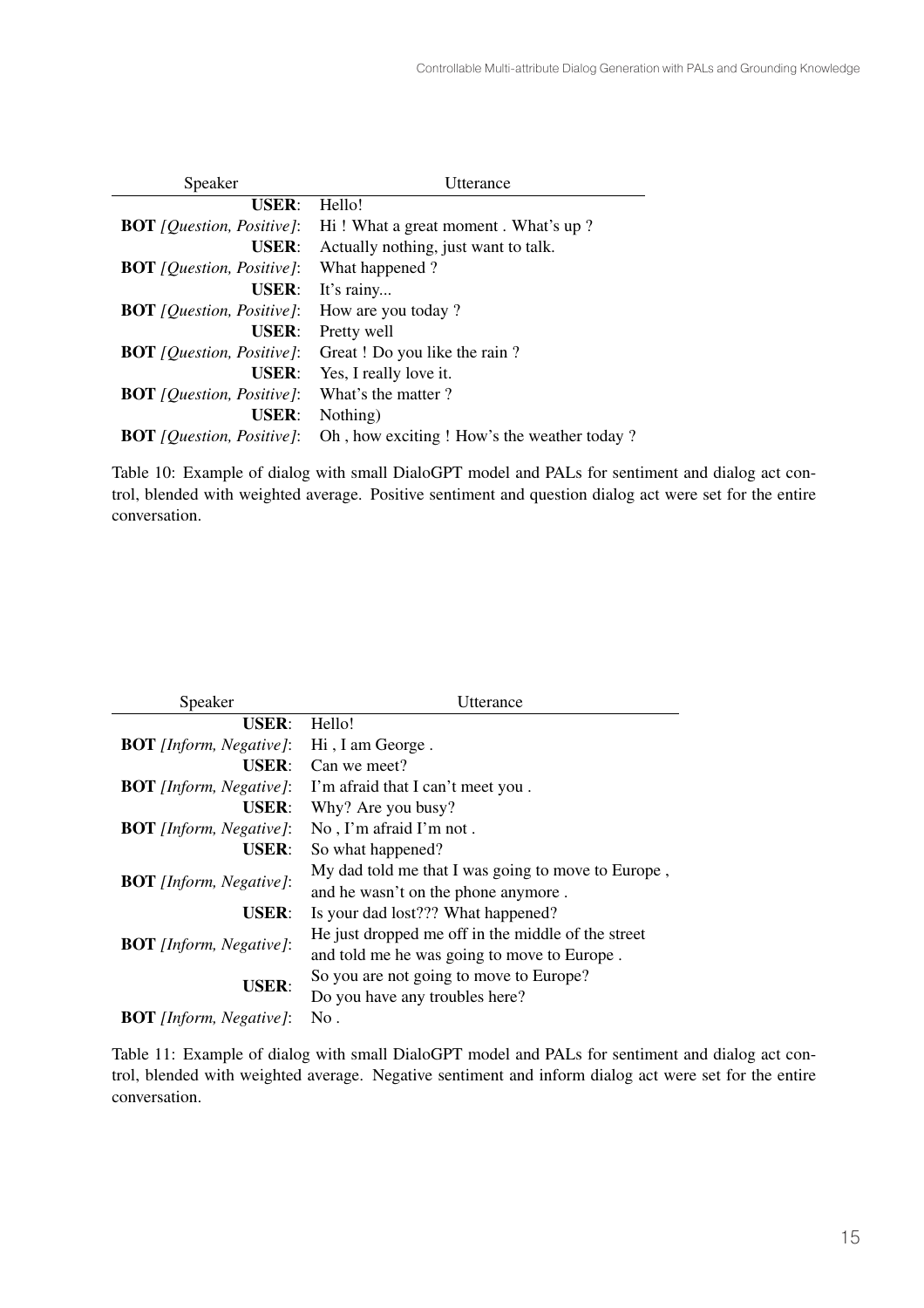| Speaker                                                           | Utterance                                        |
|-------------------------------------------------------------------|--------------------------------------------------|
| <b>USER:</b>                                                      | Hello!                                           |
| <b>BOT</b> [Directive, Positive]:                                 | Hello again, I'm afraid I've been here too long. |
|                                                                   | I need to check your homework for me.            |
| <b>USER:</b>                                                      | Okay, I've done it yesterday. Take a look.       |
| <b>BOT</b> [Directive, Positive]:                                 | I'm glad I did. Now do my homework.              |
| <b>USER:</b><br><b>BOT</b> [Directive, Positive]:<br><b>USER:</b> | Oh, that's a bit confusing. Don't you think,     |
|                                                                   | that homework should be done by you?             |
|                                                                   | I think so.I think I will write it out myself.   |
|                                                                   | If you need a hand on it, ask me.                |
|                                                                   | That's a good news! Actually,                    |
|                                                                   | I need you to help me with my computer.          |
| <b>BOT</b> [Directive, Positive]:                                 | Let's try again.                                 |
| <b>USER:</b>                                                      | What should we try again?                        |
| <b>BOT</b> [Directive, Positive]:                                 | Just tell me again.                              |
| <b>USER:</b>                                                      | I need you to help me with my computer.          |
| <b>BOT</b> [Directive, Positive]:                                 | thank you.                                       |

Table 12: Example of dialog with small DialoGPT model and PALs for sentiment and dialog act control, blended with weighted average. Positive sentiment and direct dialog act were set for the entire conversation.

| Speaker                                                       | Utterance                                                                         |
|---------------------------------------------------------------|-----------------------------------------------------------------------------------|
| $USER: Hello!$                                                |                                                                                   |
|                                                               | <b>BOT</b> [Inform, Positive]: Hello ! I am glad to hear that you like our soup ! |
|                                                               | <b>USER:</b> Oh, actually I haven't said anything, but I really liked your soup!  |
| <b>BOT</b> [ <i>Question, Positive</i> ]: Soup ? I love soup. |                                                                                   |
|                                                               | <b>USER:</b> Oh, okay                                                             |
| <b>BOT</b> [Directive, Positive]:                             | I love soup ! It's full of flavour and it's healthy !                             |
|                                                               | Can you give it some fresh banana too?                                            |

Table 13: Not very sucessful but common dialog with small DialoGPT model and PALs for sentiment and dialog act control, blended with weighted average. Sentiment and dialog act for bot responce were selected before each bot's turn.

| Speaker                                   | Utterance                                                                         |
|-------------------------------------------|-----------------------------------------------------------------------------------|
|                                           | <b>USER:</b> Do you want a cup of tea?                                            |
|                                           | <b>BOT</b> [Question, Positive]: Yes, of course. Do you have a large teethen tea? |
| <b>USER:</b>                              | I'm afraid no, but we will serve you our best one!                                |
| <b>BOT</b> [Directive, Positive]:         | Good, I will take the tea for free.                                               |
|                                           | <b>USER:</b> Oh, yes, of course                                                   |
| <b>BOT</b> [ <i>Question, Positive</i> ]: | That sounds really good. But, don't you want some tea?                            |
| <b>USER:</b>                              | Yes, I will make one for myself too                                               |
| <b>BOT</b> [Directive, Positive]:         | Please do tell me when you arrive . I'll send the tea gift card to you.           |
| <b>USER:</b>                              | Oh, thank you! How is it going?                                                   |
| <b>BOT</b> [Inform, Negative]:            | You look like you're leaving.                                                     |
| USER:                                     | No, I'm listening to you carefully.                                               |
| <b>BOT</b> [Inform, Positive]:            | No problem . I'm sorry . Thanks to you, bye!                                      |

Table 14: Example of dialog with small DialoGPT model and PALs for sentiment and dialog act control, blended with weighted average. Sentiment and dialog act for bot responce were selected before each bot's turn.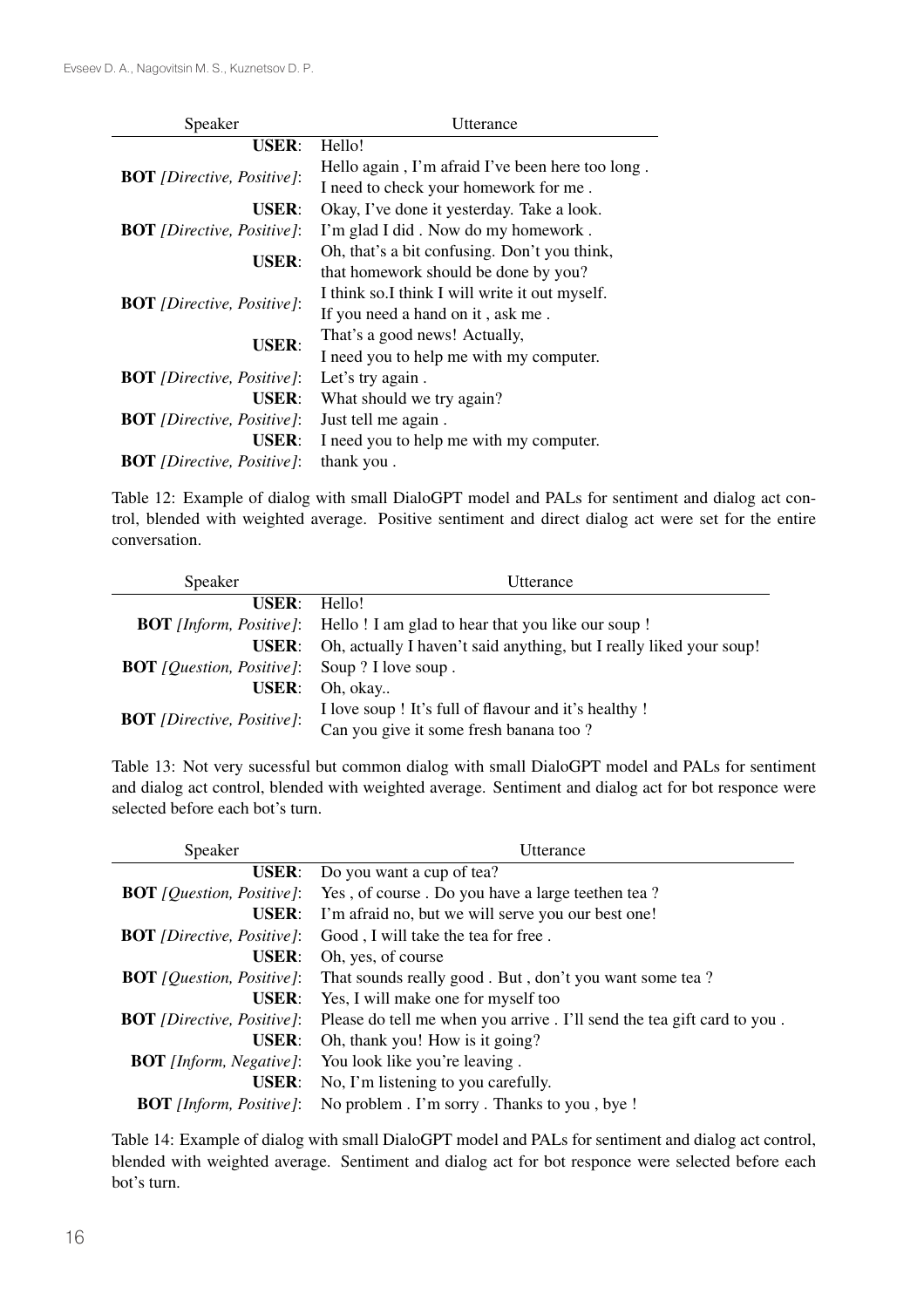| Speaker                                   | Utterance                                                                                          |
|-------------------------------------------|----------------------------------------------------------------------------------------------------|
| <b>USER:</b>                              | What did you eat today?                                                                            |
| <b>BOT</b> [Inform, Positive]:            | I ate a turkey leg and a banana.                                                                   |
| <b>USER:</b>                              | Was it yummy?                                                                                      |
| <b>BOT</b> [Inform, Negative]:            | It wasn't good, but my stomach was horrible.                                                       |
| <b>USER:</b>                              | I'm so sorry.                                                                                      |
| <b>BOT</b> [ <i>Question, Negative</i> ]: | What did you do?                                                                                   |
|                                           | $USER: I made and ate a cake!$                                                                     |
|                                           | <b>BOT</b> [ <i>Question, Positive</i> ]: Wow! What did you make?                                  |
| $USER$                                    | I made a cheesecake.                                                                               |
| <b>BOT</b> [Directive, Positive]:         | I am so happy.                                                                                     |
| <b>USER:</b>                              | I'm happy too!                                                                                     |
|                                           | <b>BOT</b> <i>(Directive, Positive)</i> : Me too! There's a sweet strawberry on it. You can do it! |

Table 15: Example of dialog with small DialoGPT model and PALs for sentiment and dialog act control, blended with weighted average. Sentiment and dialog act for bot responce were selected before each bot's turn.